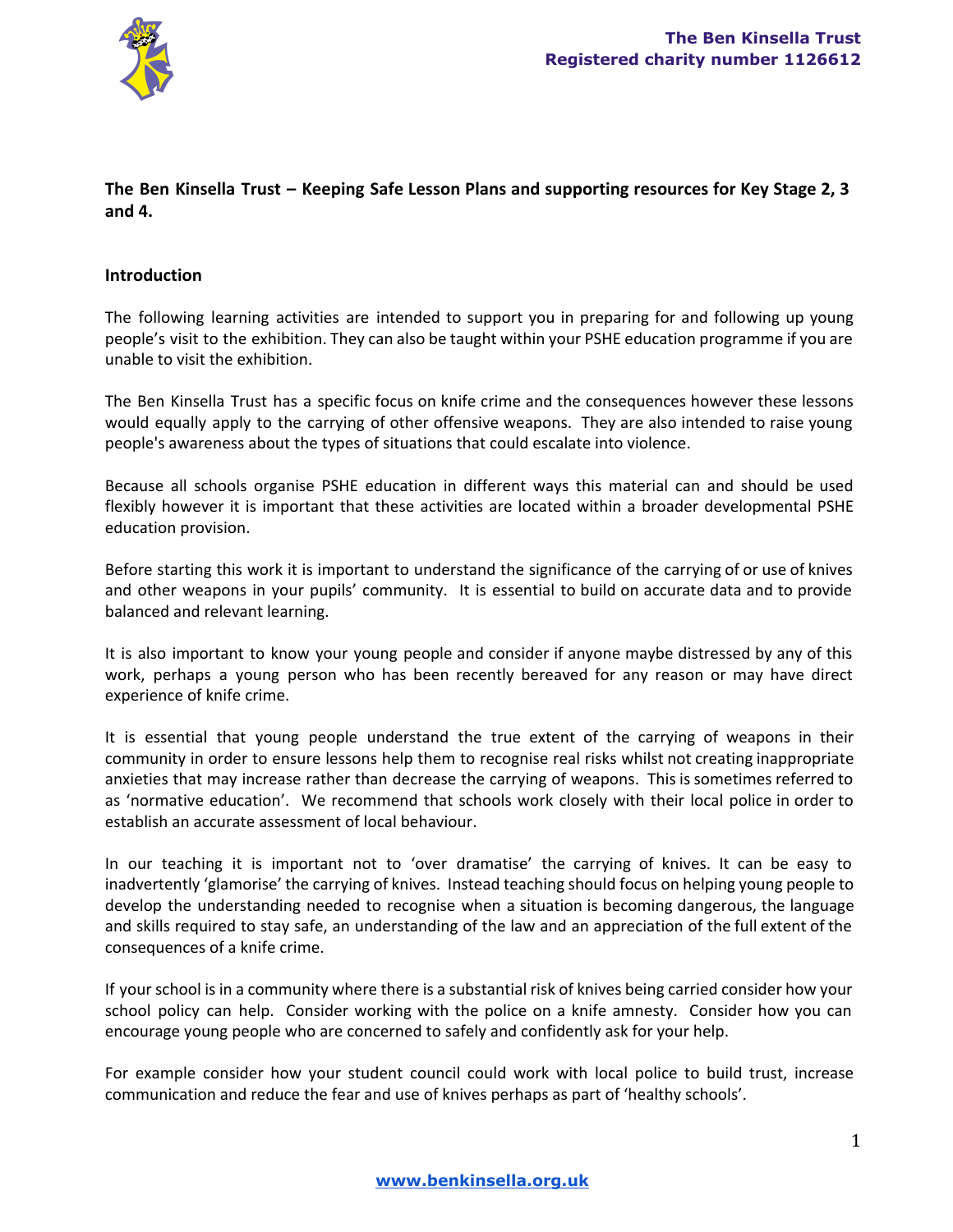

Whist it is not possible to ignore a crime consider ethical ways that your school can encourage and help support young people who are worried or have knowledge about knives and other weapons that they wish to share.

Consider how your school can contribute to a 'knife free' community.

## **Ben's Story**

Ben Kinsella was stabbed to death in 2008, aged just 16 years old. Ben was out celebrating his last GCSE exam with friends when an altercation took place in a bar. Ben and his friends were not involved in the argument so they left the bar and went their separate ways home. As Ben was walking home three young people followed him from the bar. They later explained that they felt that they had been "disrespected."

These young men stabbed Ben 11 times in 45 seconds in a senseless act of violence and Ben lost his life.

Not only did Ben lose his life the event devastated his family and friends. This event also significantly damaged the lives of the perpetrators and their own families. It is important that pupils understand the true extent of an event such as this and that the pain caused does not end.

Ben's family set up a charity in his name to continue Ben's legacy but also to prevent any other young person and family going through what Ben, his family and friends and the perpetrators of the crime and their family are all still going through to this day. The charity educates young people about the true consequences of carrying knives.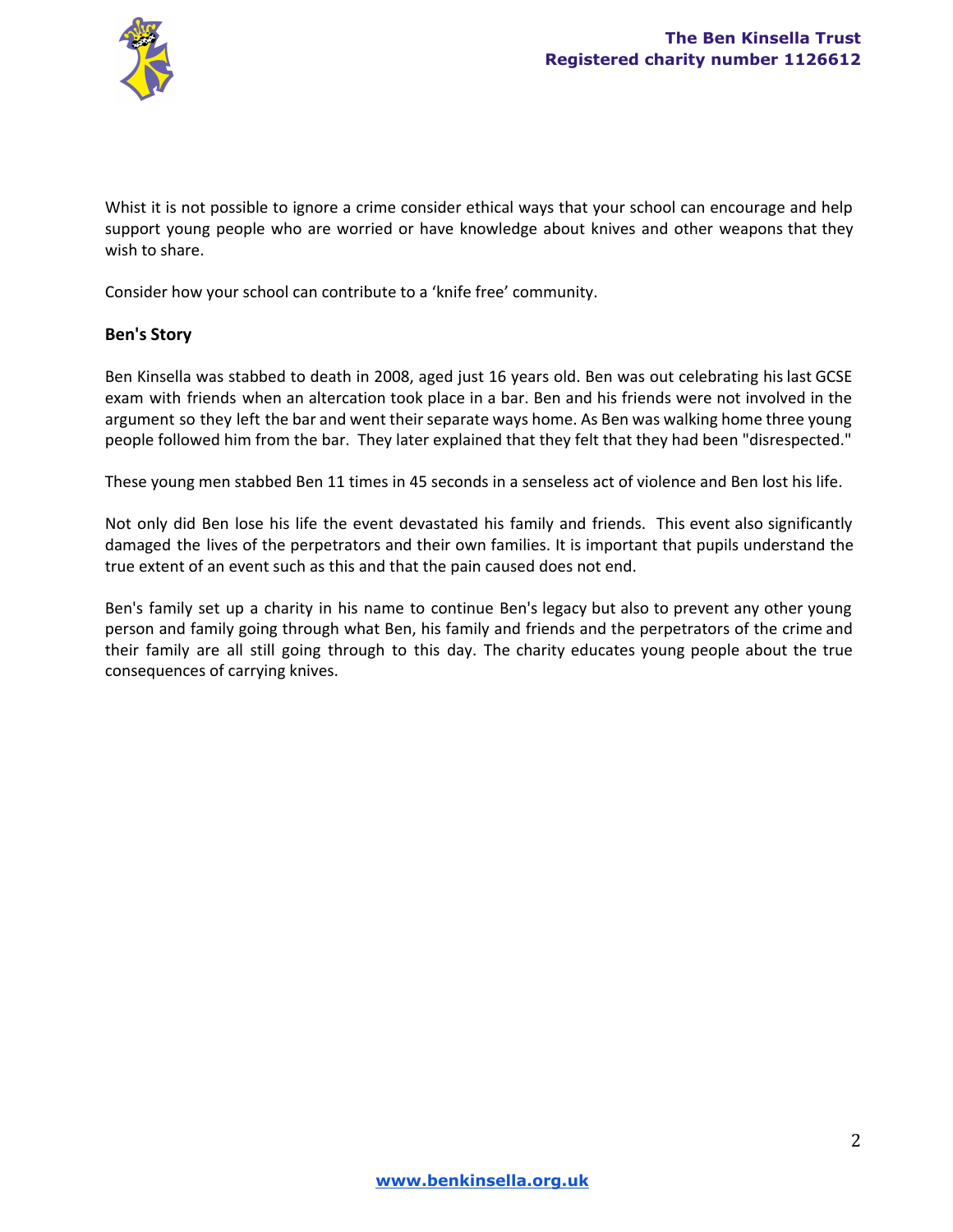

# **Contents**

| Section 1 (Page 4)             | Establishing a safe classroom climate.                                                                   |
|--------------------------------|----------------------------------------------------------------------------------------------------------|
| <b>Section 2 (Page 5 - 10)</b> | Starting from where children and young people are<br>Classroom investigations for Key stages 2, 3 and 4. |
| Section 3 (Page 11 - 14)       | Learning activities – Key Stage 2                                                                        |
| Section 4 (Page 15 - 21)       | Learning activities - Key Stage 3 and 4                                                                  |
| Section 5 (Page 22)            | Who can help pupils if they have concerns about<br>knives or other weapons                               |
| Section 6 (Page 23)            | Knives and the law $-$ a briefing for teachers                                                           |
| Appendix (Page 24 - 25)        | 'Exploring disrespect' - An additional activity                                                          |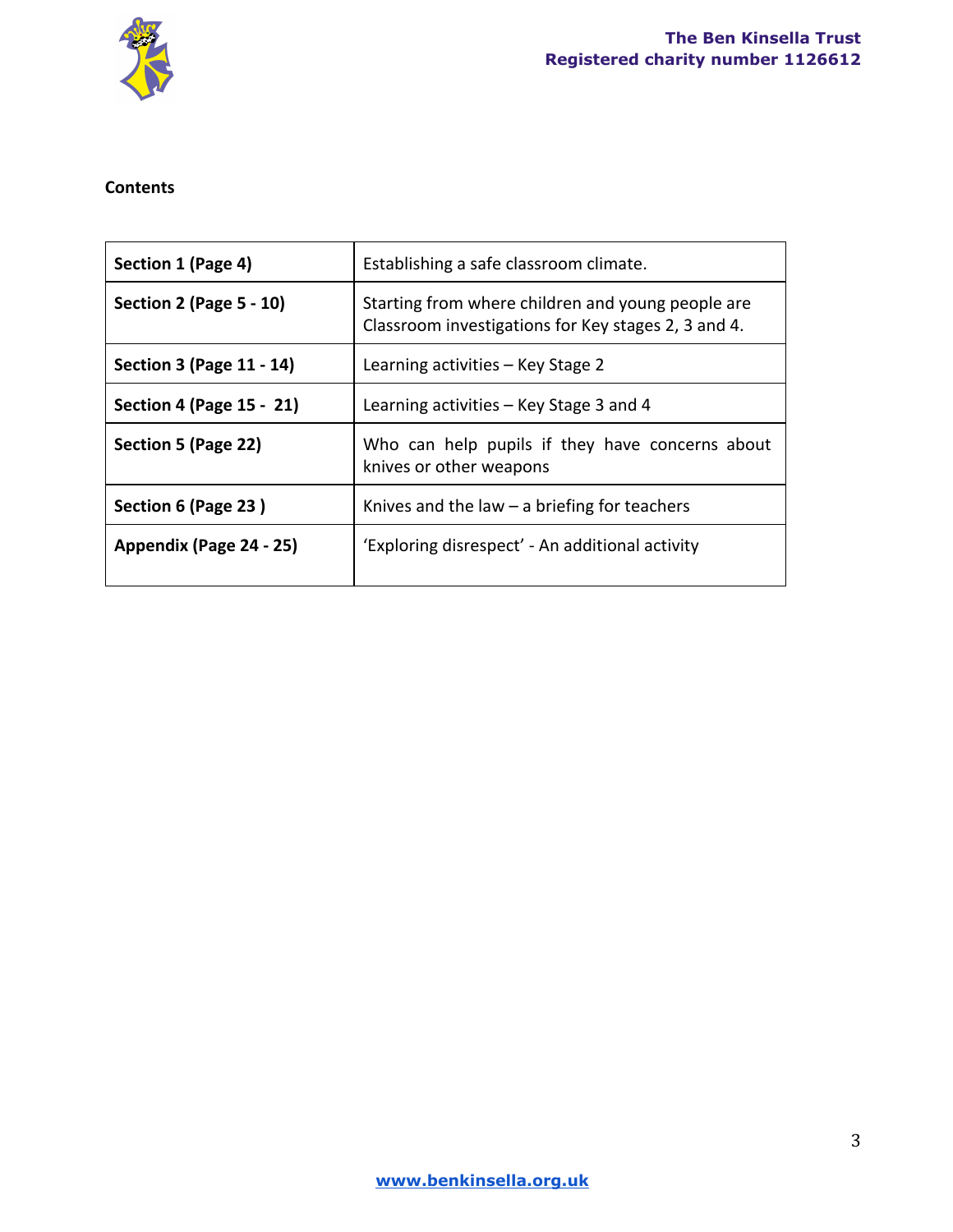

### **Section 1 Establishing a safe classroom climate.**

It is important to establish clear ground rules before doing any teaching about knife crime or the carrying of weapons. It is likely that you will already have these in place in which case it may be simply a matter of reinforcing those that may have particular relevance.

Ground rules should include;

- We will be open and honest but not sharing personal stories or those that may relate to others in the class.
- We have a 'right to pass' if an activity reminds them of something distressing.
- We understand the boundaries around teacher/pupil confidentiality; we understand our teacher's responsibilities if they believe a pupil to be vulnerable or at risk.
- We will be non-judgemental respecting other's point of view, whilst understanding that it is okay to disagree. We will challenge the opinion not the person'
- We agree that there are no 'stupid questions'. We are able to ask questions and to do so in a way that does not deliberately try to embarrass anyone else.
- We will use correct terminology.

**NB.,** 'Slang terms' can have the effect of 'softening' behaviour. In lessons it is important to always use correct terminology. Not only does this aid communication, it also ensures that pupils are drawn back to the real world.

For example *'I think it is a good idea for people to 'carry' when they go out round here'* should be immediately challenged with 'Are you saying that it is a good idea for people to carry a knife when they go *out round here?'*

Emphasise that although the classroom is not an appropriate place to talk about personal stories or concerns there will be opportunities to talk privately after the lesson. Here is where it is essential to have a clear school policy and protocols in place to help you manage any such approach.

If any pupil is thought to be vulnerable or at risk it is essential to follow your school's safeguarding protocols.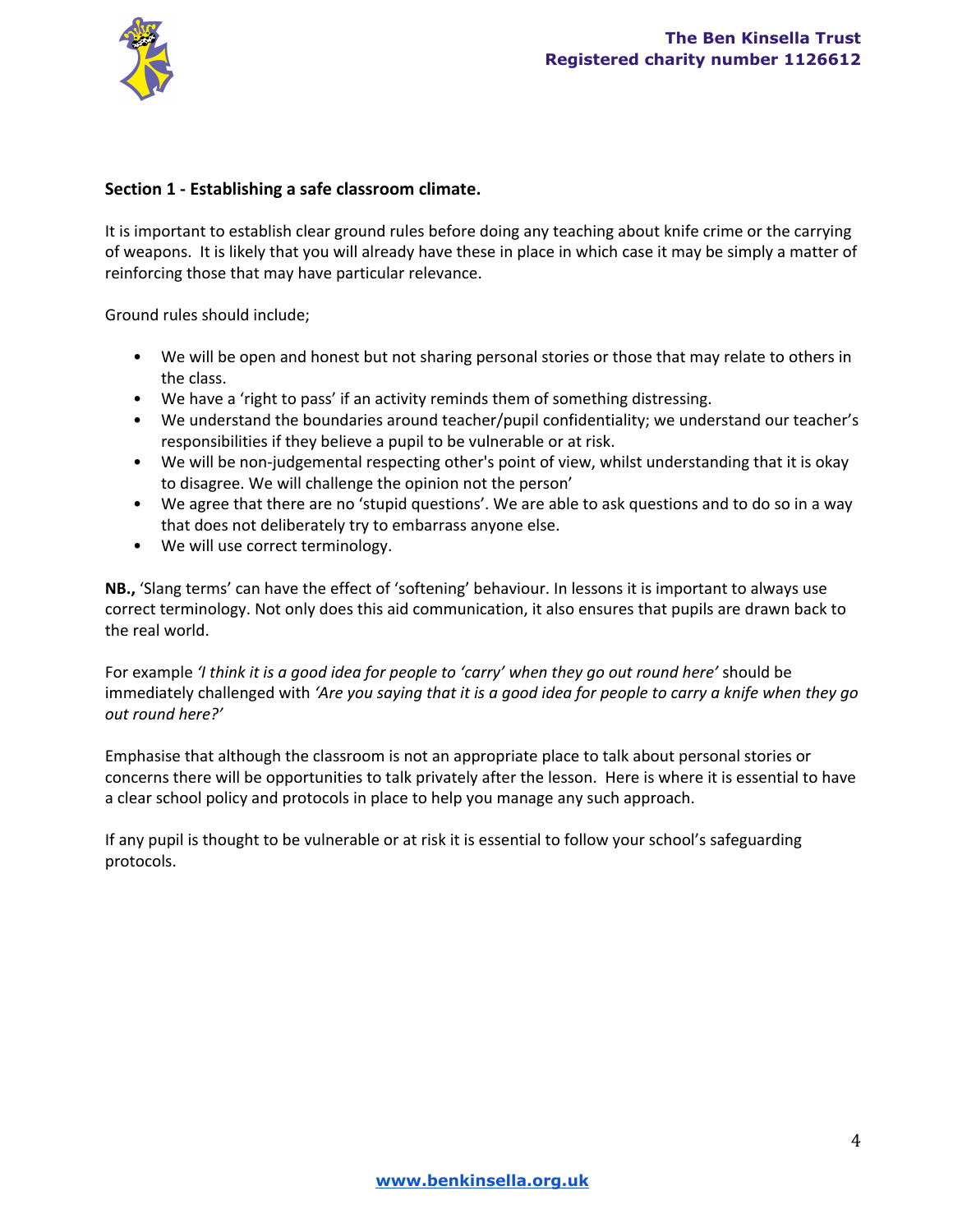

## **Section 2 Starting from where children and young people are.**

Before undertaking any work around safety and the carrying of knives it is important to establish young people's' current understanding and beliefs in order to identify relevant learning objectives and outcomes. It is essential to compare their existing understanding and beliefs with local data in order to assess if they are either under or over estimating local risks. Either can have consequences on their choices and behaviour and should be reflected in your planning.

Below you will find two simple investigations that can be undertaken either with a class or a smaller representative group. Colleagues working in key stage 3 and 4 may find it interesting to use the research tool outlined below with pupils from a variety of different ages in order to determine the best location for this learning.

### **A key stage 2 investigation**

You will need 1 sheet of paper for each child. Give each child in class a number from 1 to the number of pupils in the class. Ask them to remember their number.

#### **Explain to the class:**

We are going to be learning about keeping safe and I need your help so that I can plan these lessons. I am going to ask you to do some drawings and some writing. I need to know what you *think so please work on your own.*

There are no 'wrong answers'; all your ideas will be really helpful. If you can't spell a word just do your best. If you need help put your hand up, whisper the word to me and I will write it for you.

I do not want you to put your name on your work - this is so only you will know this work is yours. At the top of your page please write if you are a girl or a boy and write your number.

Imagine a young person, it could be a boy or a girl, who is a little older than you and who lives *round here. Imagine they are getting ready to go out for the evening with their friends. They are going to meet their friends in their local town.*

Draw a picture of them ready to go out. Think about what they look like. Write what it is that they *are wearing?*

*They want to make sure that they are going to be really safe.*

Draw a picture of all the things you can think of that they might take with them to help them to *stay safe.*

*Write beside each what it is that you have drawn. Write beside each why you think this will help them to stay safe.*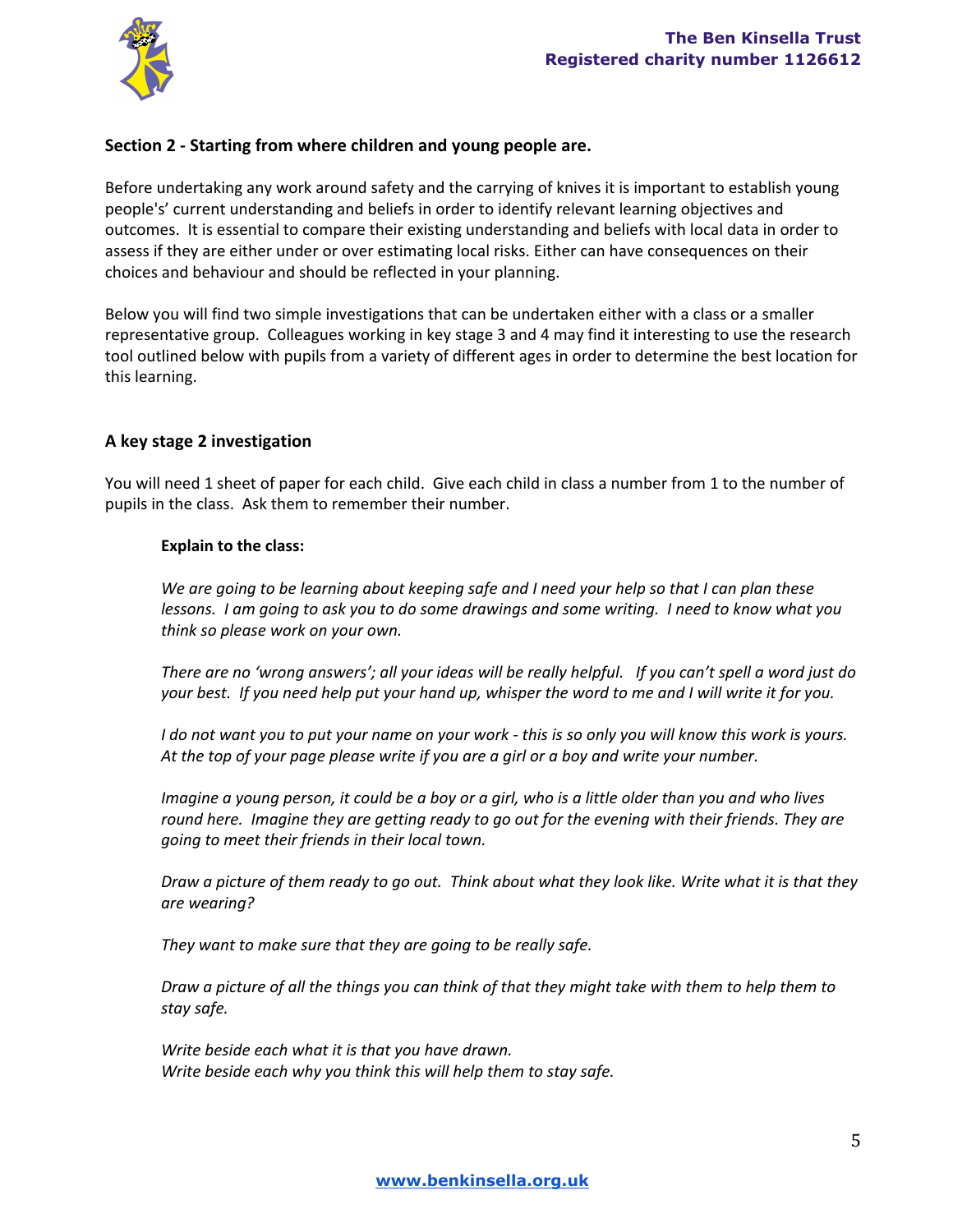

*Turn over the page.*

Imagine this person asks you for your advice about how they can have a good time and stay safe.

*Can you suggest other ways they could keep themselves safe when they go out for the evening? Write down as many as you can.*

Collect up your pupils' responses.

### **Analysis**

In analysing your pupils' drawings and writing it can be helpful to consider these questions

- What do your pupils already know, understand and appreciate that you feel is helpful?
- Is anything missing in their responses that would be helpful for them to know either now or in their future?
- Is anything being misunderstood or would make them vulnerable?
- Is anything in their responses that is worrying you?

What do they think about appearance? Is there anything that causes you concern? Is there anything that might make them vulnerable for example wearing an 'expensive jacket' or 'new trainers'?

What do they think their character will take with them to help them stay safe? How many are good ideas for example a mobile phone or spare money for traveling? Could these also be risky? For example is showing people you have an expensive phone or are carrying lot of money also risky?

Were they able to give a clear explanation of why different items would help their character to stay safe?

Did pupils mention carrying a weapon? If so how did they think it might help their character stay safe?

What advice did they offer? For example did they suggest telling someone where they are going and what time they will be back? Did they have any suggestions about ways to behave, for example keep away from 'trouble' or not to behave, for example not to drink alcohol?

Was there any significant difference between boys' and girls' responses? Did they identify different types of risks?

### **Sharing your results with your class.**

This data can help focus your lesson planning or the data can form the basis for a lesson. You can celebrate and reinforce their good ideas, identify what is missing that you may need to teach if not now then later, identify what needs to be 'fine tuned' and what needs to be challenged.

Select data from their responses that are relevant to your class either because it is something you want to reinforce or something you want to challenge.

Put four headings on the board.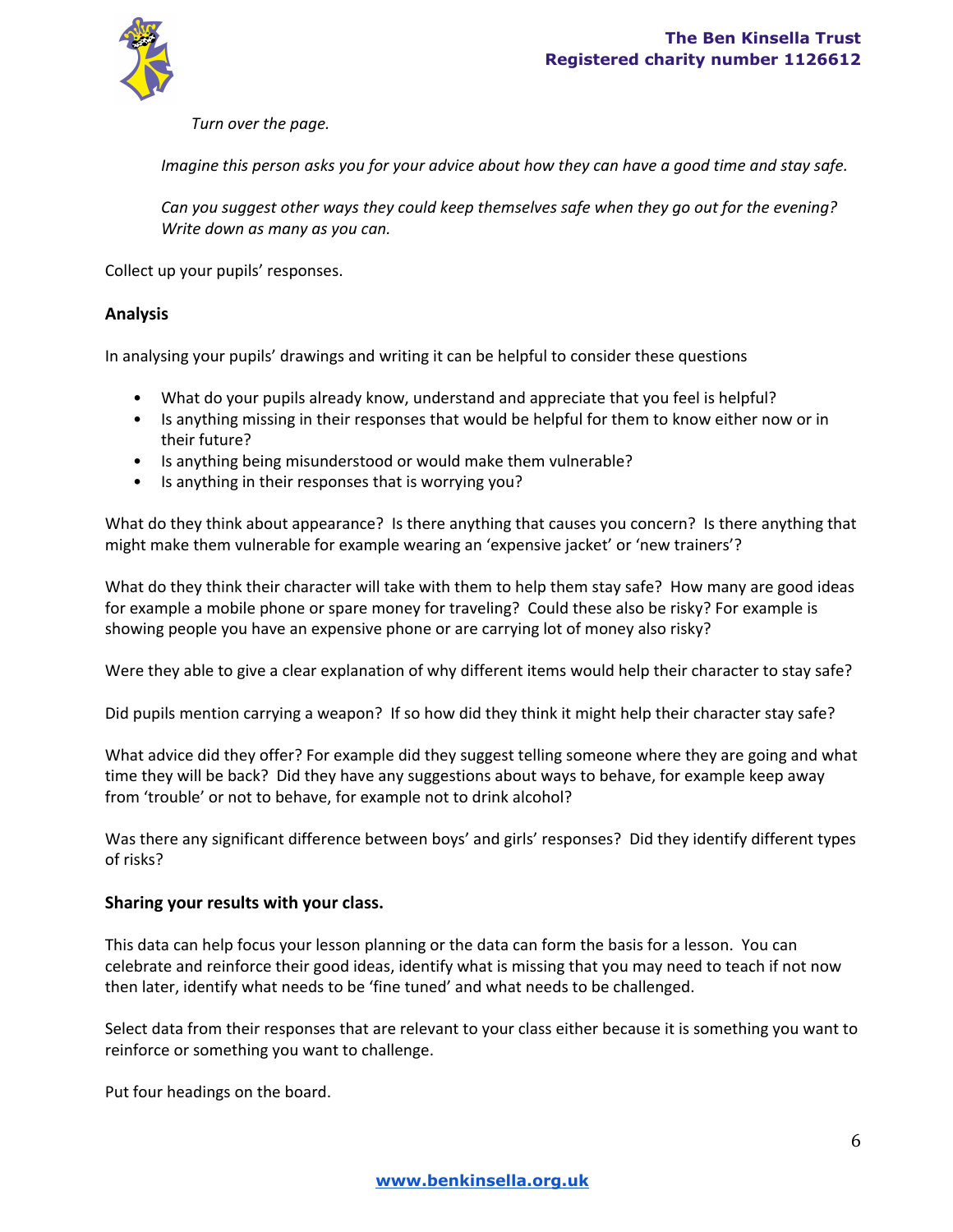

- *'Good ideas we can all use!'*
- '*Ideas we need to think a bit more about*…*'*.
- *• 'Things we should do to stay safe*…
- *• Things we should be careful about or avoid if we want to stay safe*…*'*

Give the pupils their work back using their numbers to identify their work. Ask pupils to add or change anything they feel they want to during this lesson. (If you ask pupils to use a different colour pen this can help with overall assessment of the class's learning.)

Share the class's ideas with them and ask them to think about which column they should go in.

For example *'Lots of you thought 'telling someone where you are going will help you to stay safe' so which column should we put this in?'*

In this case draw out;

- *• that it depends who you tell;*
- *• how clear you are;*
- *• if the person you tell also knows where the place you are going is;*
- *• and if you are certain they heard you.*

If you are leaving someone a message will they get it and when? Will this enable them to help you?

So whilst this is a *'good idea'* we still need *'to think about it'*.

If your pupils have drawn or written about carrying a weapon do not explore this at this point. See the following lesson plan.

### **Extension activities**

Pupils could create a poster, presentation or contribution to the school's website to help younger pupils think about their safety when they go out.

Consider asking the pupils to present their work to a local police officer or community safety officer. Invite them to comment on and if necessary add to their work.

## **A Key Stages 3 and 4 investigation**

You may find it helpful to pre-prepare some response sheets. Use the questions below and provide some space after each for young people to respond. The questions below are only suggestions and you may wish to adjust the language and focus to better suit your students.

Explain to your students that you are planning some lessons on personal safety and that you need their help.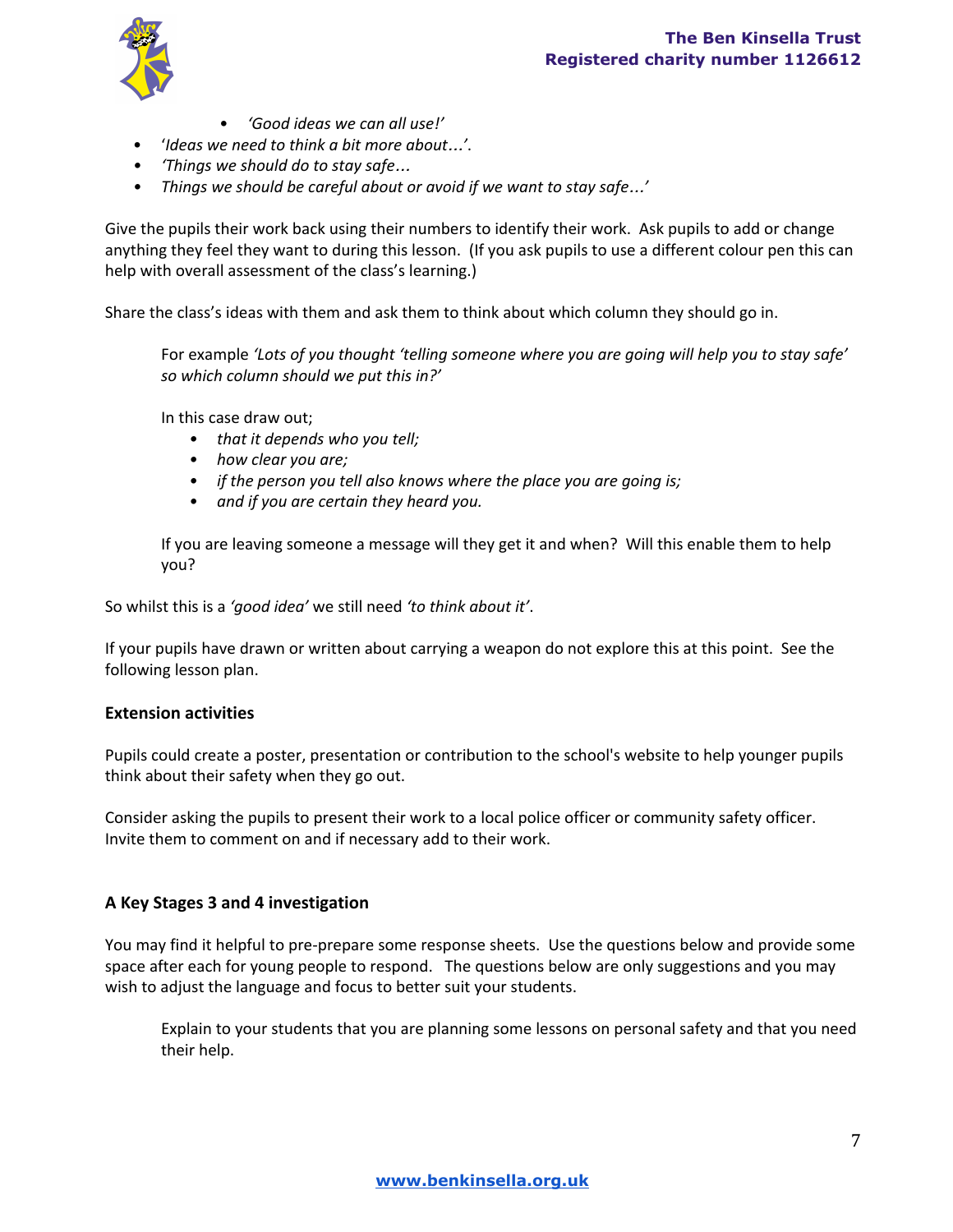

Explain that you want to find out what they think and to please complete the questions on their own.

Explain that there are no wrong answers; that they will not be asked to put their names on their work so no one will know it is theirs.

They will need to write if they are male or female.

Read this to the class.

*Imagine you are travelling back to your home after school. You notice a young person of about* your age moving into their new home. They are going to be living near to where you live. You get talking to them and they tell you they used to live in another part of the country. They don't know *anything about where you live. They want to know what it's like to 'live around here'.*

*Try to give the fullest answers that you can.*

*They ask you;*

- *• what is good about living around here? What would you say?*
- *• what is not so good about living around here? What would you say?*
- *• is it safe to walk around here by day? What would you say?*
- *• is it safe to walk around here in the evening? What would you say?*
- *• if there is a lot of 'trouble' around here? What would you say?*
- *• if there is 'trouble' what sort is it? What would you say?*
- *• if young people around here ever carry knives? What would you say?*
- *• (if you think they do – why do you think they carry them?)*

*If they wanted to stay safe living around here what advice would you give them?*

### **Analysis**

Young people frequently overestimate the risk taking behaviours of their peers. It can be helpful to have gathered local data so that you can compare your students' perceptions of risks in their community with this data.

In analysing your pupils' drawings and writing it can be helpful to consider these questions

- Do your pupils feel that living round here is generally positive or negative?
- Do they feel it is generally safe to walk around by day or in the evening?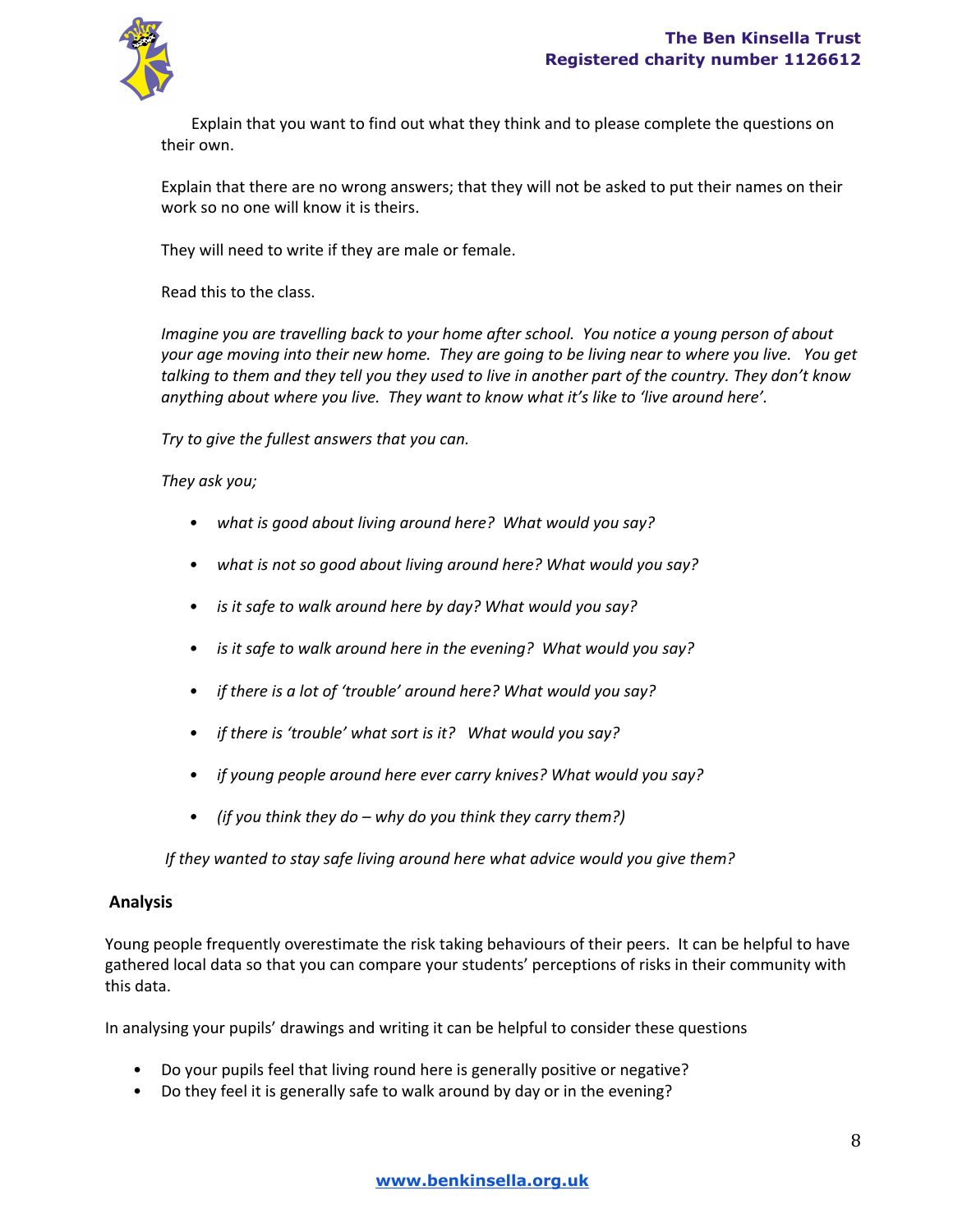

• Do they feel there is much 'trouble' round here? What do they understand by the term 'trouble'?

- How does their perception of their community compare to any local data you have? Is their perception accurate? If not how could their perceptions make them vulnerable? How might they influence their decisions or behaviour?
- Do they believe carrying a knife is common, rare or non-existent? How does this compare to local data? Are your students under or overestimating this behaviour?
- If they think knife carrying does happen why do they think this happens?
- Is the 'advice about how to keep safe' they would offer helpful or worrying? Is anything missing that would be helpful for them to know?
- Are there significant differences between the girls' and boys' responses? (If there are, in what way?)

If knife carrying in a community is rare it is important to reinforce this and to challenge any incorrect belief that it is more prevalent than it is. A mistaken perception that knife carrying is a common practice in a community can encourage some young people to carry themselves. It can be reassuring to young people to provide data that clarifies this misconception.

# **Sharing your results with your class.**

The data you have gathered can become a powerful resource for teaching. Taking their results back the class and discussing them can highly productive. It is important not to name any child instead use terms like *'60% of you thought*…*'* or *'One of you thought*…*'*

Consider inviting a local police representative to join the discussion to help clarify any misperceptions or respond to questions.

For example;

- If they are significant differences between different pupils' perceptions explore with the class why they think this might be the case.
- If there are significant differences between the girls' and boys' responses share this with the class and ask them why they think this might be the case?
- If their perceptions of their community are different from the local data explore with the class why they think this, is the data at fault, are their perceptions inaccurate; are there local 'hot spots' that are atypical to the rest of their community that might distort the data (if so where and knowing this what should we do)?
- If their perception of the degree of knife carrying is different from local data discuss why young people may have a distorted view. (Ensure you stress the credibility and validity of your data.)
- Explore what might be the consequences of young people having a distorted view of the extent of knife carrying in their community.
- Share the ideas pupils offered about 'how to stay safe round here'. Does the class agree with them? Are some good ideas they can all agree with? Are they practical? Are some not so good? Might some have unforeseen consequences?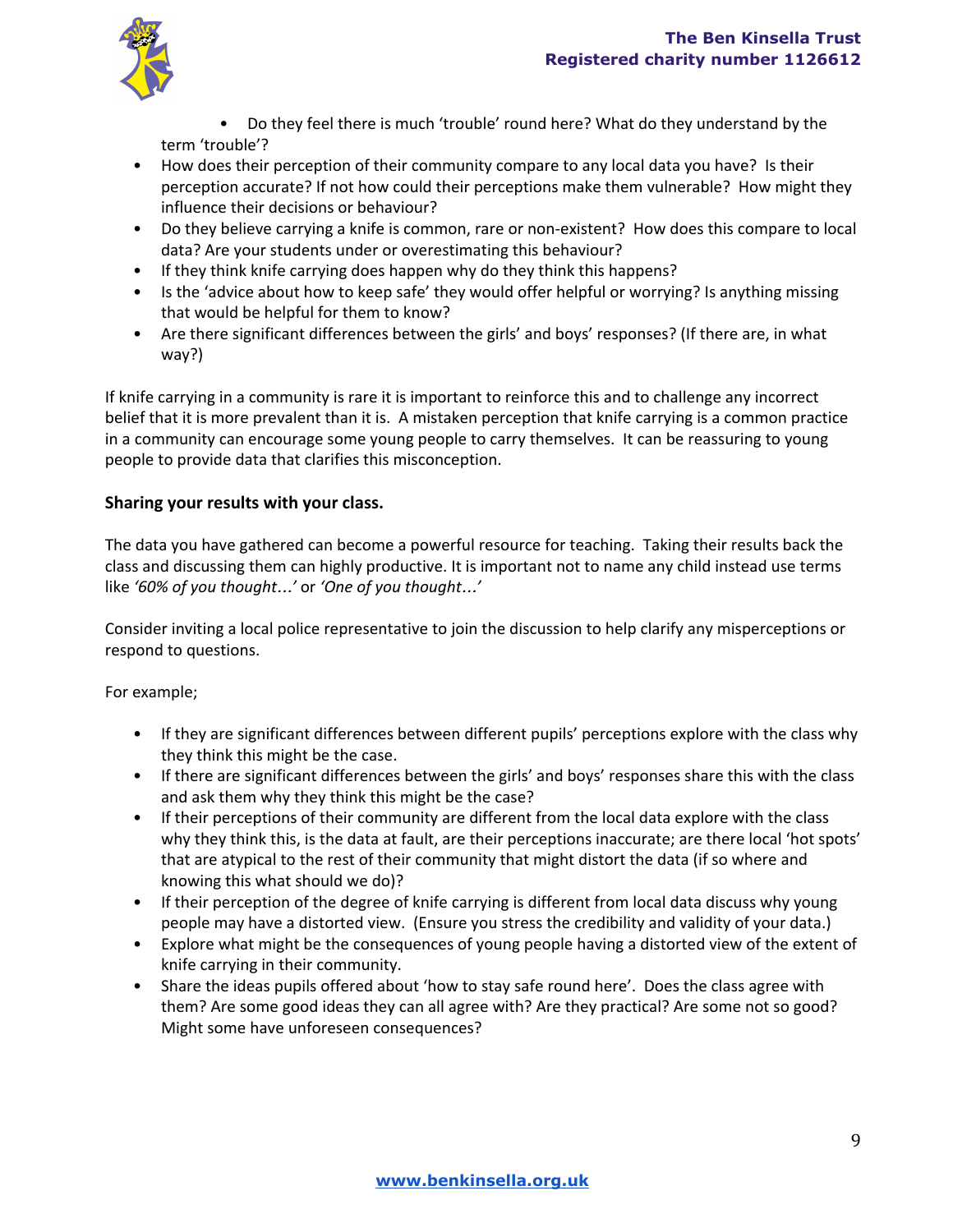

It can sometimes be difficult for young people to share their anxieties with their peers. Explore ways that students can stay safe that our peers need not know about, for example our friends need not know we have told someone who cares about us where we are going and what time we will be home.

An extension activity might be creating a set of safety recommendations that could be shared with younger pupils.

It is important to recognise that a small group of young people (or even single young person) who carry knives can lead to tragedy. Even if knife carrying by young people in your community is low there is also a chance that your students will move to locations where knife carrying and crime is more prevalent. The following lessons may be important both for young people's' present lives and their futures.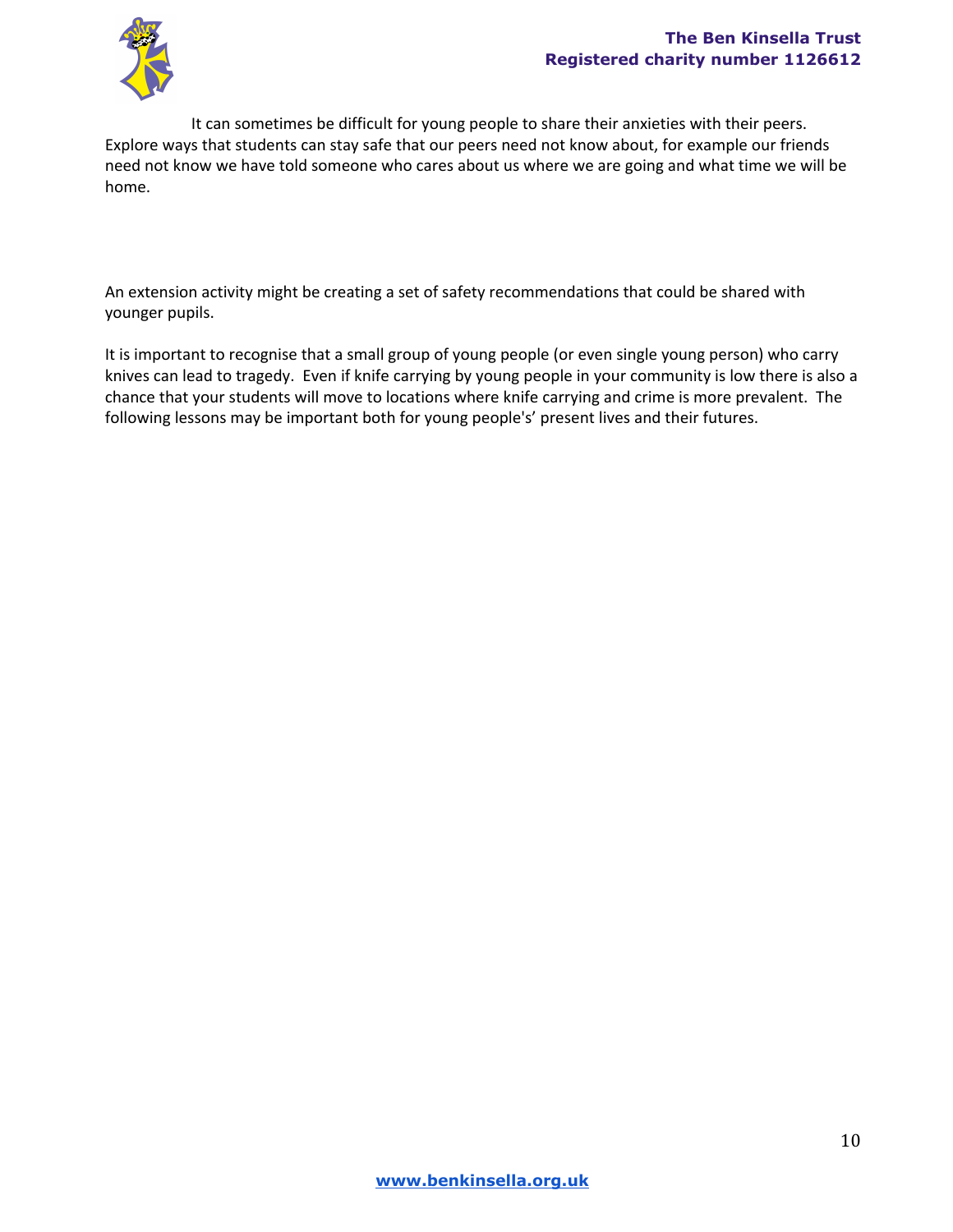

# **Section 3 Learning activities – Key stage 2**

Schools organise their PSHE education in different ways. Because of this each section below offers a series of learning activities from which you can select to enrich your own programme. It will be helpful if your pupils have already explored 'good and bad secrets' and concepts such as 'risk' and actions having immediate and long-term consequences. It is likely that these activities would be located in year 6 but could be earlier depending on local data.

You might consider team-teaching this work with a local police officer. Their task would be to add legal information clarifying what would happen if someone of your pupil's age or older was found in possession of a knife. If they are not available the following may be helpful.

- Anyone under 10 is below the 'Age of Criminal Responsibility' In law they cannot be guilty of a crime
- Someone under 10 may still be arrested (i.e. until their age could be confirmed) but they could not be charged
- A 10 year old or above would be arrested and taken to a police station
- They would be supported by an 'Appropriate Adult' usually a parent or family member, but could be someone from Social Services.
- They would be treated as a juvenile (and need the adult support) up to the age of 18
- A 10 year old can be searched in the street if there are reasonable grounds to do so.

### **Learning outcomes –**

- To explain why their responsibility to be a good friend may sometimes have to come second to their responsibility to protect others from harm.
- To be able to explain what they advise someone to say and do if they know (or believe) their friend has a knife.

## **Activity 1 – Being a good friends and keeping secrets.**

It is likely that one of the first people to notice a young person is carrying a knife (or other weapon) will be one of their friends. This can create a dilemma for young people. Even if they know that they should say something or tell someone it is likely that they will be getting their friend into trouble, possibly serious trouble.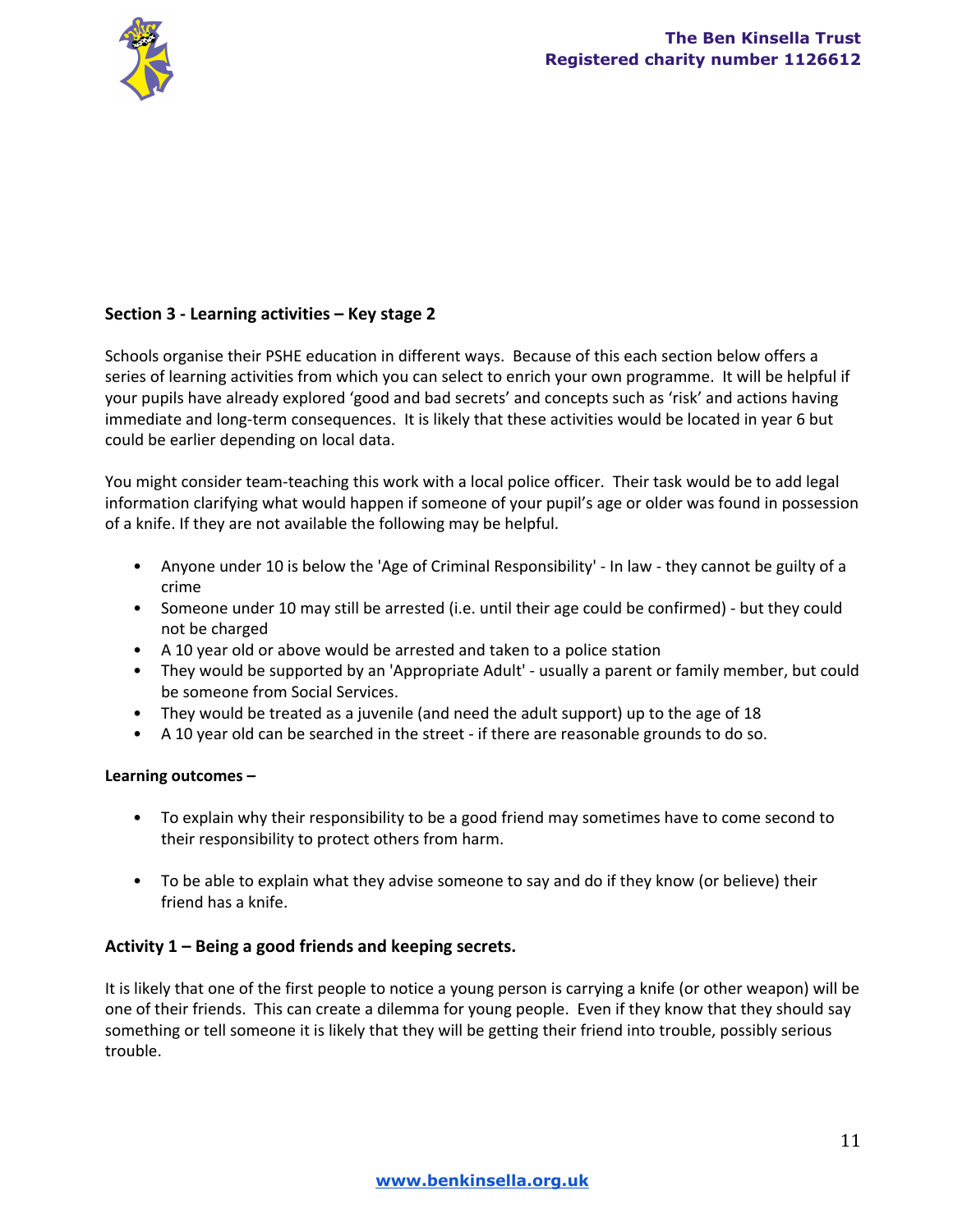

They not be sure what support or approval they may receive from other peers if they tell someone in authority. By bringing this dilemma out into the open we can create a 'whole class agreement' on what responsibilities we all have and we should all do if this occurs. In this way we help to take the responsibility for the decision to tell someone away from the young person.

### Ask the class

- What does it mean to be a good friend? How should you behave with our friends?
- How should you behave if a friend asks you for help?
- What should you say or do if your friend asks you to keep a secret?
- If your pupils say *'it depends what kind'* ask them what they mean?

### Draw out

- 'Should you keep a secret that could mean one day your friend gets hurt or into serious trouble?'
- Should you keep a secret if it could mean someone else might one day get hurt?
- 'Should anyone ask you to keep a secret that makes you feel uncomfortable; worried or scared is that fair?'

## **Activity 2 – Being asked to keep a 'risky' secret.**

Read the class this short extract (change the names if necessary).

*Imagine a young person of about your age called Jo is hanging out with their best friend Alex.*

*Alex says, 'Do you want to see what I have got?' 'What is it?' Jo replies.* Alex takes something from their pocket. 'Look - I got a knife from my brother. It's only small. I am *going to carry it with me all the time.' 'Why would you want to do that?' Jo asks.* 'You mustn't tell anyone it's a secret. Promise me you won't tell anyone. I could get into trouble.' *Alex says.*

In groups of four discuss why you think Jo might want to carry a knife. Think of as many ideas as you can.

Look for

- to protect themselves
- to feel important
- they think lots other people do it
- to show off
- to look or feel grown up

Now ask groups to talk about how they feel about these reasons. In their opinion are these

- 'Good' reasons ones they would agree with?
- 'Not so good' reasons ones people may say but you would disagree with?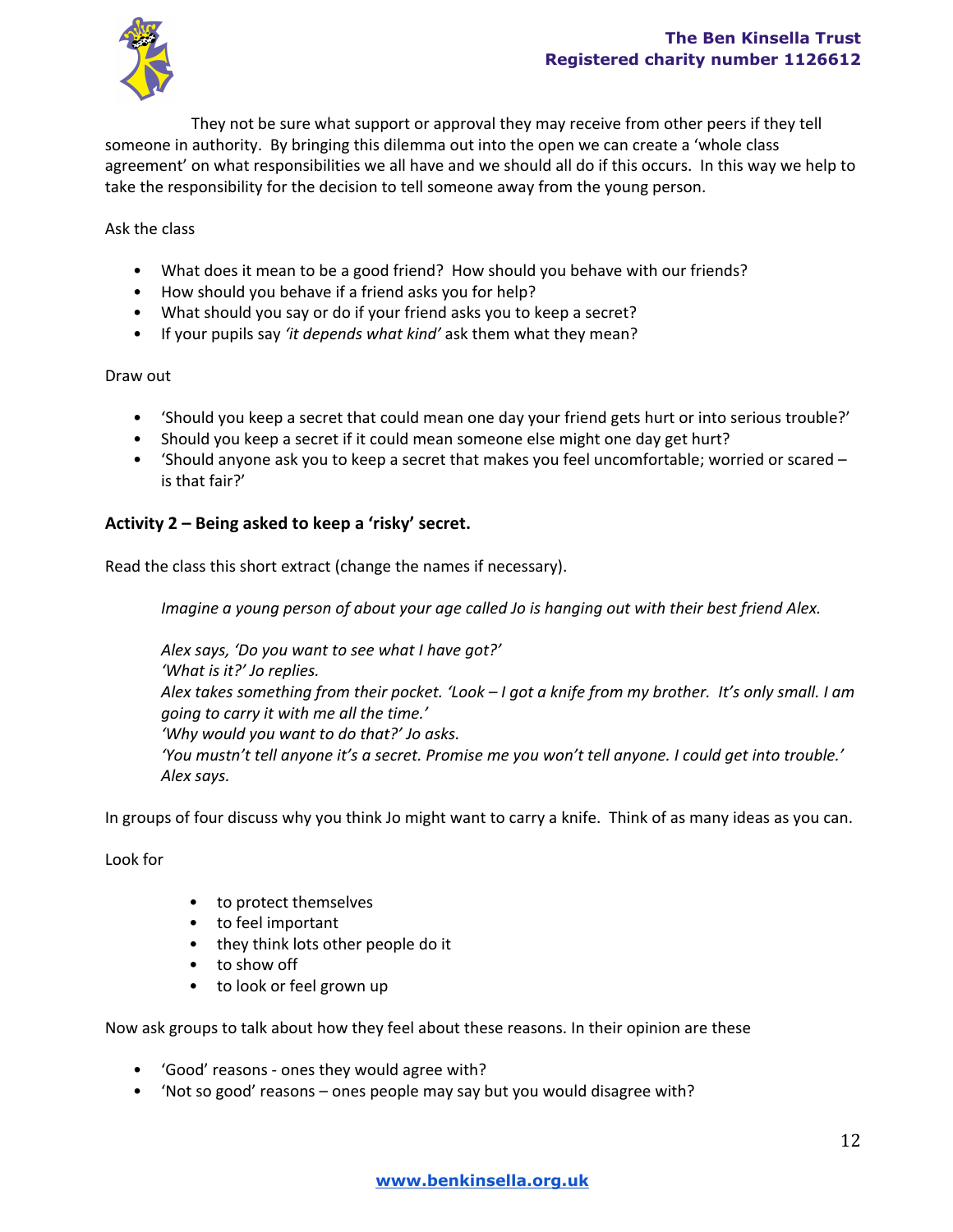

• Why would you disagree?

Take a feedback from groups.

If some pupils feel there *are* good reasons for carrying a knife ask the rest of the class if anyone has a different opinion.

*(If some young people continue to suggest that knives can help protect them ask the class what it* is like to 'lose our temper' – what might we say or do when we have 'lost our tempers' that we *usually wouldn't? When we 'lose our temper' are we completely in control of ourselves? Do we say or do things we normally wouldn't? How do we feel afterwards? Do we sometimes regret what we did or have to say sorry to someone?*

*Now imagine a group of people are out together when a row starts. There is lots of shouting; namecalling and people start pushing and shoving one another. They have 'lost their tempers'. Now imagine some people have knives. How might knives make things even worse?)*

Explain that there are no 'good reasons' for carrying a knife. Ensure pupils know that;

- Carrying a knife is a serious crime and could get someone into a lot of very serious trouble.
- If someone is threatened with a knife then it is more serious and if someone is cut or stabbed even more serious.
- Even a very small knife can badly hurt someone.
- The vast majority of young people never carry knives
- Knives seldom (if ever) help to protect us  $-$  they usually make things much worse.

Ask them how do you imagine Jo is feeling right now?

Look for

- Curious
- Excited
- Worried
- Scared

Ask the class is it possible for Jo have more than one feeling or even lots of feelings – perhaps some feelings 'pushing Jo forward' and some feelings 'holding Jo back'?

#### **Activity 3 – Thinking about consequences or 'What could happen next'**

Now ask the pupils to imagine they were there listening to this conversation but only Alex can see them and talk with them.

Alex says to your class, *'Help! What should I say and do?'*

Tell the pupils that before they answer Alex we need to *really* think about this.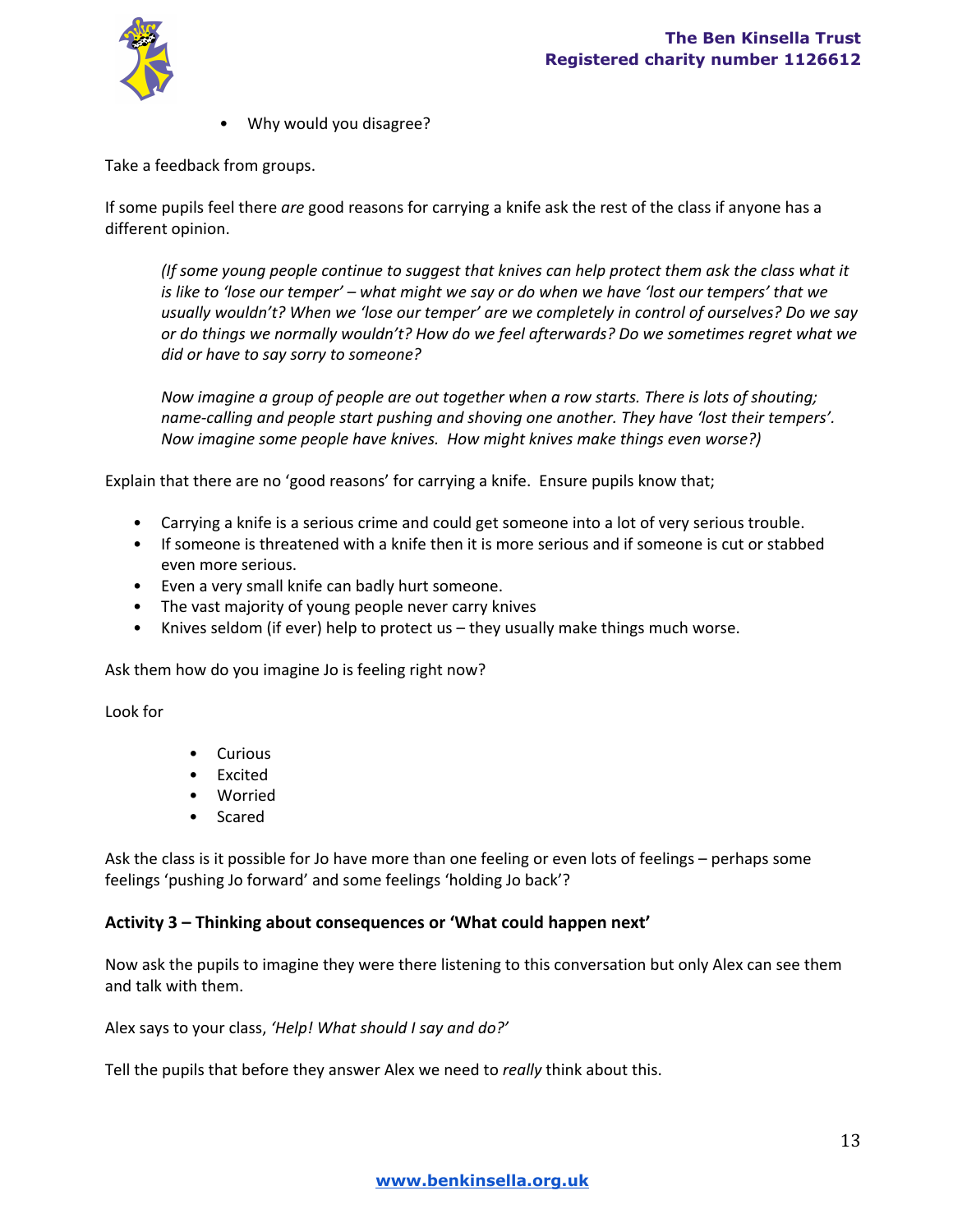In groups discuss the following taking feedback at appropriate moments.

- What are all the *good* things that might happen if Alex promises and says nothing? (To Jo? To Alex?)
- What are all the *not so good* things that might happen if Alex promises and says nothing? (To Jo? To Alex? To someone else? Today, tomorrow in the future? )
- Who could be *'involved'*? (The police? The school? Their families?)
- Who could be *hurt* if the *not so good things* happen?
- Remind pupils that people can be hurt 'on the inside' as well and 'on the outside'. Even if people's bodies are not hurt – could their feelings be hurt? (For example how might Jo's parents feel if Jo or his brother is arrested? If Jo or his brother hurt someone else think about all their friends and family who would be hurt.)
- How might Alex feel if the *not so good* things happen?

Talk with the pupils about how sometimes being a really good friend may mean doing something that their friend won't like or may even get them into trouble. Explain that sometimes even if they get into trouble now it could prevent something far more serious and them getting into far more serious trouble later.

Draw out that doing the *'right thing'* the thing that protects people may not always be the *'easy thing'* the thing that keeps people happy. At this point discuss how you as a teacher could help them.

## **Activity 4 – Ben's story**

At this point tell the class the story of Ben Kinsella.

As you read Ben's story the groups to notice what they have already thought about in their groups and add anything extra that they feel is important as they hear the story. *(As you tell the story consider* building a 'spidergram' on the board recoding all the people who were hurt by what happened to Ben – help pupils to see how large is the number of people who were hurt by this crime. Ask the pupils if they think these people will ever really stop hurting? Ask the pupils if they think some hurts might never *completely go away. )*

So what would you advise Alex to say or do?

## **Activity 5 Plenary and Assessment.**

Imagine Jo says to Alex*, 'I'll get you one to!'*

If Alex has been sitting in this lesson what do you think Alex will say?

Why do you think he might say that?

### **Private reflection**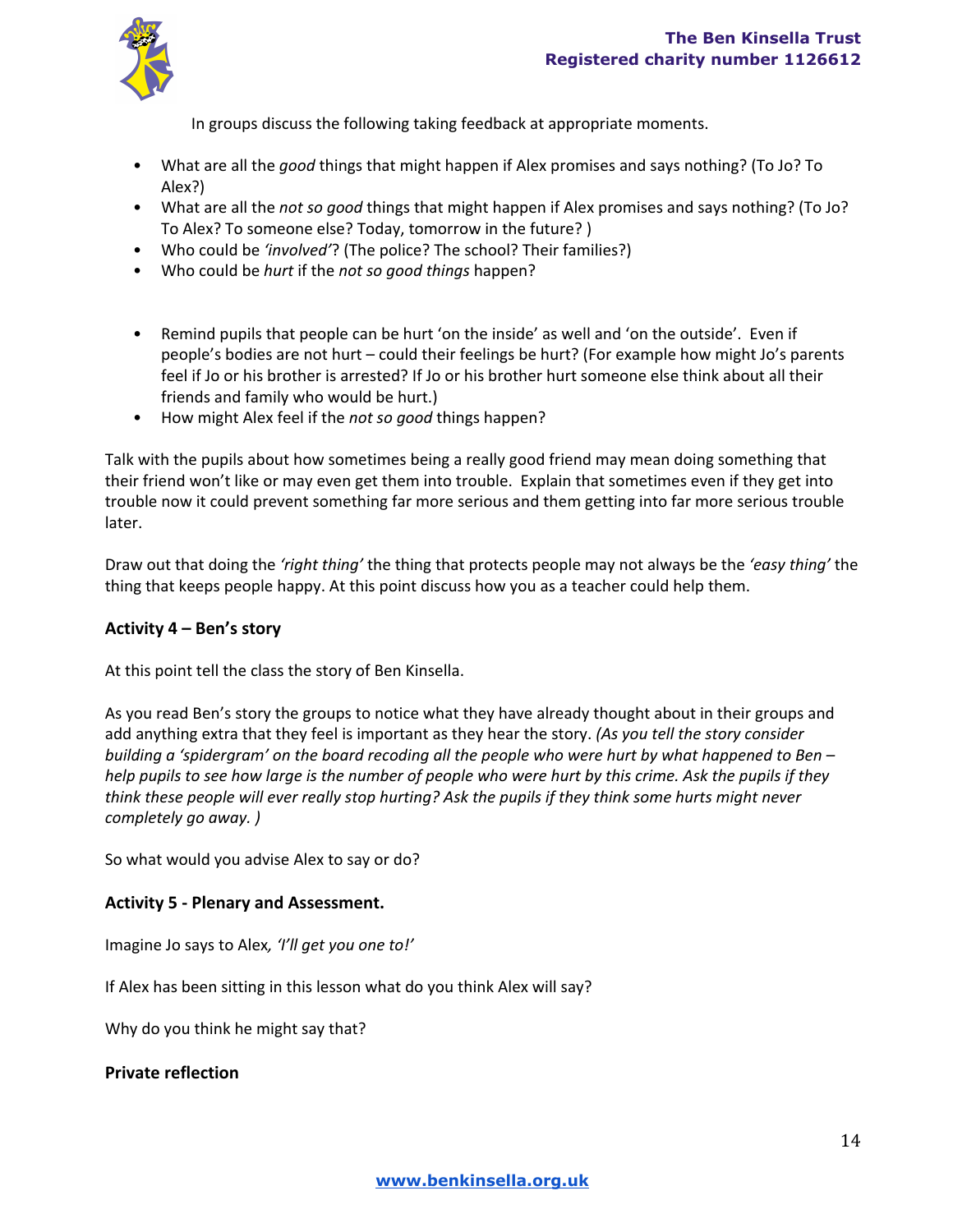

If someone suggested that you carry a knife – what would you say?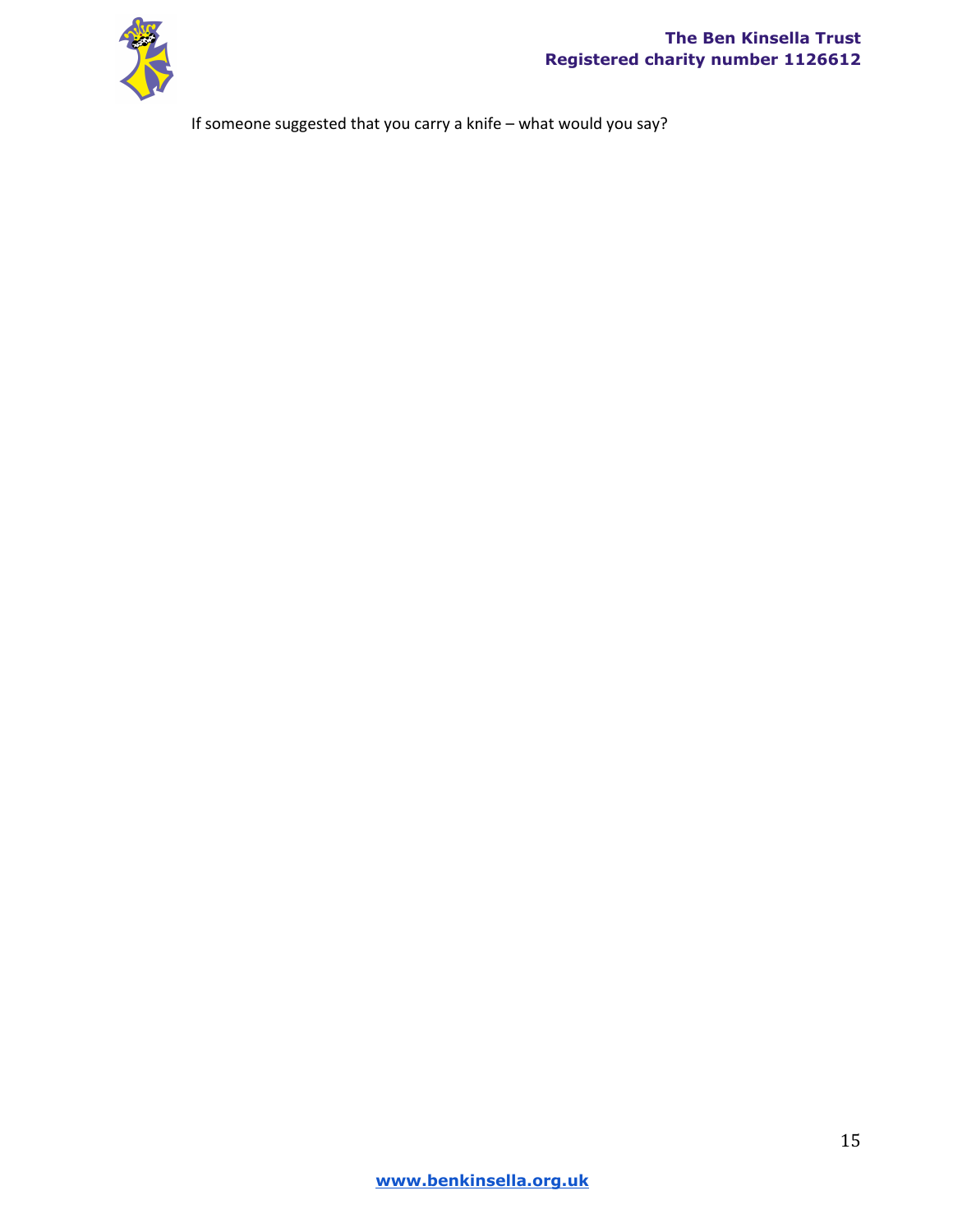

## **Section 4 Learning activities – Key stage 3 and 4**

These activities are based around a gradually escalating story. It is important to consider how far along this journey to take your students. For many young people who's present and future experience of the carrying or use of knives and other weapons is unlikely (it is never impossible) it may be worth spending more time considering the early part of the story since it may be more relevant.

These activities are deliberately 'gender neutral' however in the real world the majority of knives are carried by males. It is important to remember that a percentage of your pupils will be LGBT and must feel they are included in these activities. We suggest keeping the story gender neutral but adding *'for a moment let us imagine one of the characters is*…*'* to provide different perspectives.

For the purposes of these activities we have also kept the location 'neutral' however the class might like to suggest a likely location in their community where the events described below could happen.

If you are working with a mixed sex class try to create mixed sex groups. Young women may have strong opinions and feelings about the carrying of knives especially by their current or future boyfriends that can be useful to share. (For example young women may challenge young men who believe they feel safer if their boyfriend carries a knife.)

Once you have decided which activities to use integrate Ben's story (see above).

Ben's story offers the opportunity to explore both what happened to Ben and the impact it had and continues to have on his friends and family. The critical issues are both the loss of Ben and his potential as a young person and the network of all the people who have been damaged by this event. It is important that young people can recognise that the impact of an event such as Ben's death ripples outwards damaging literally scores of people.

A simple activity to illustrate this would be for groups to create a 'spider-gramme' illustrating all the people affected. (It is important to include the family of the perpetrators and to help pupils recognise that both the victim's and perpetrator's families and friends can be damaged by these events.)

**NB**– Before teaching these activities familiarise yourself with Section 6 which outlines the current law. Especially note 'joint enterprise' which can mean a group may be prosecuted for the actions of one of their members.

#### **Learning outcomes –**

- To explain why carrying knives can increase rather than decrease danger and the possible consequences of carrying knives.
- To be able to explain what they advise someone to say and do if they know (or believe) their friend has a knife.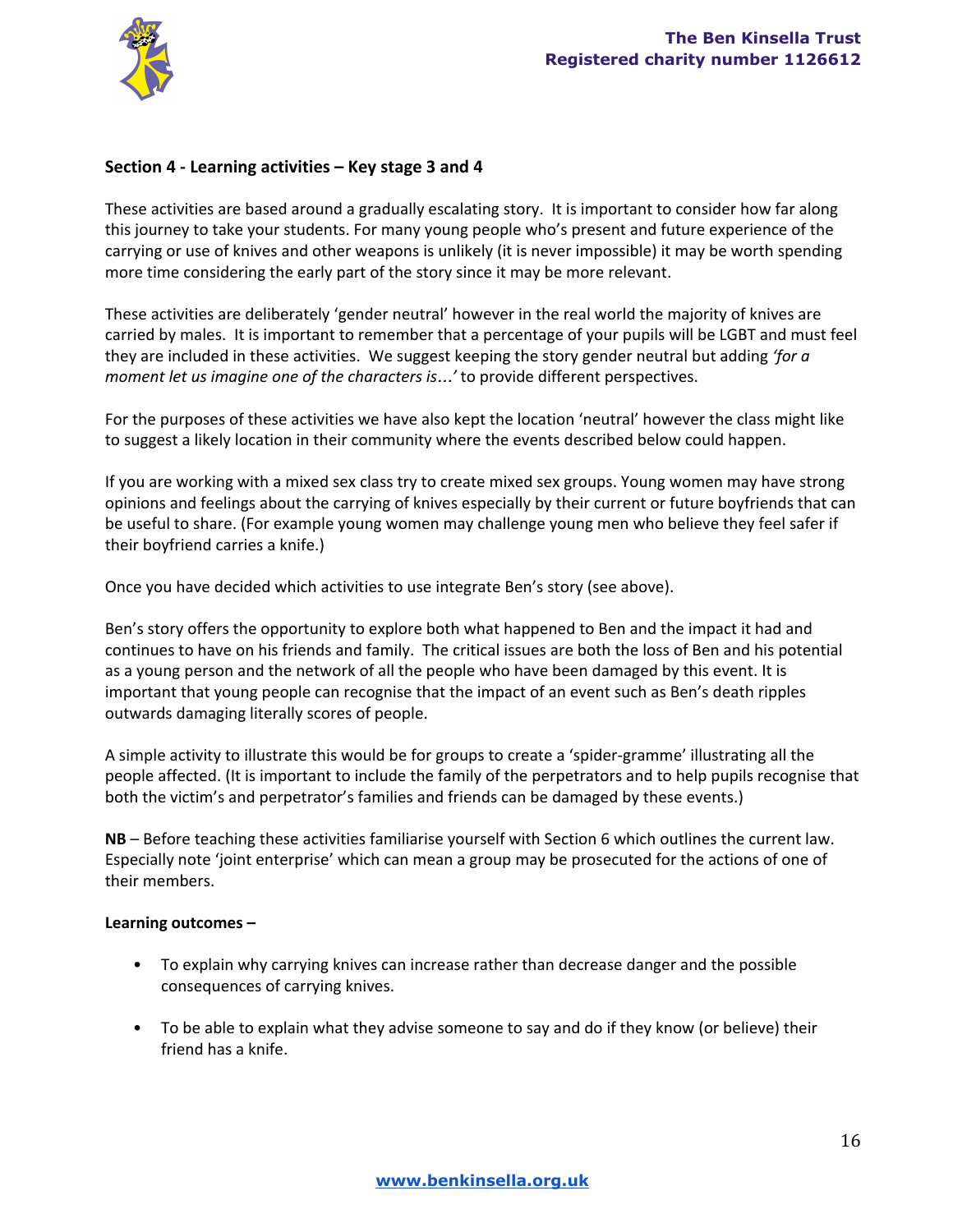

- To be able to describe how to recognise when a situation is escalating into something dangerous and strategies for escaping.
- To explain how a knife crime can damage far more people than the victim and perpetrator.

## **Activity 1**

Ask the class to get into groups of approximately four people.

*6.30 pm Saturday night – somewhere 'round here'*

Image four young people are 'going out' together on a Saturday evening to their local town. They are all going to meet up later in the evening but before that two meet up at one of their houses. One of them notices the other is carrying something heavy in their pocket. The other asks what it is and they say it is their knife. They say they always carry one when they go out in the evening. They say 'It's no big deal, *most young people carry knives'.*

Ask groups to discuss;

- Why do you think one of the characters is choosing to carry a knife? Come up with as many reasons as you can. Collect up students' thoughts to the board.
- Ask your students to think about if any are 'good reasons' ones they might agree with (or sympathise with) – why would they agree with them?
- Ask your students to think about any that are 'not so good' (try to avoid using the word 'bad') reasons – ones they might not agree with – why would they disagree with them?

Challenge any 'good reasons' that young people feel they might support. For example ask if they can imagine how these 'good reasons' could lead to not so good consequences.

- They said it is *'no big deal'* what do you feel about this? Draw out that something that seems 'no big deal' can become a very big deal if circumstances change – for example if a police officer notices it.
- They said that *'most young people carry knives'* what do you feel about this? Do you think they are right or do you think they are mistaken?

At this point it is essential to reinforce any positive local data. It is critical that young people understand that most young people do not carry knives and never will. It is a very small minority who do. This can be a useful point to explore how our 'feelings' or beliefs can sometimes affect our choices. Why if it is an important choice is it important to check out if our feelings or beliefs might be in error?

• How does the other character feel about their friend choosing to carry a knife?

Ask groups if they think the other character -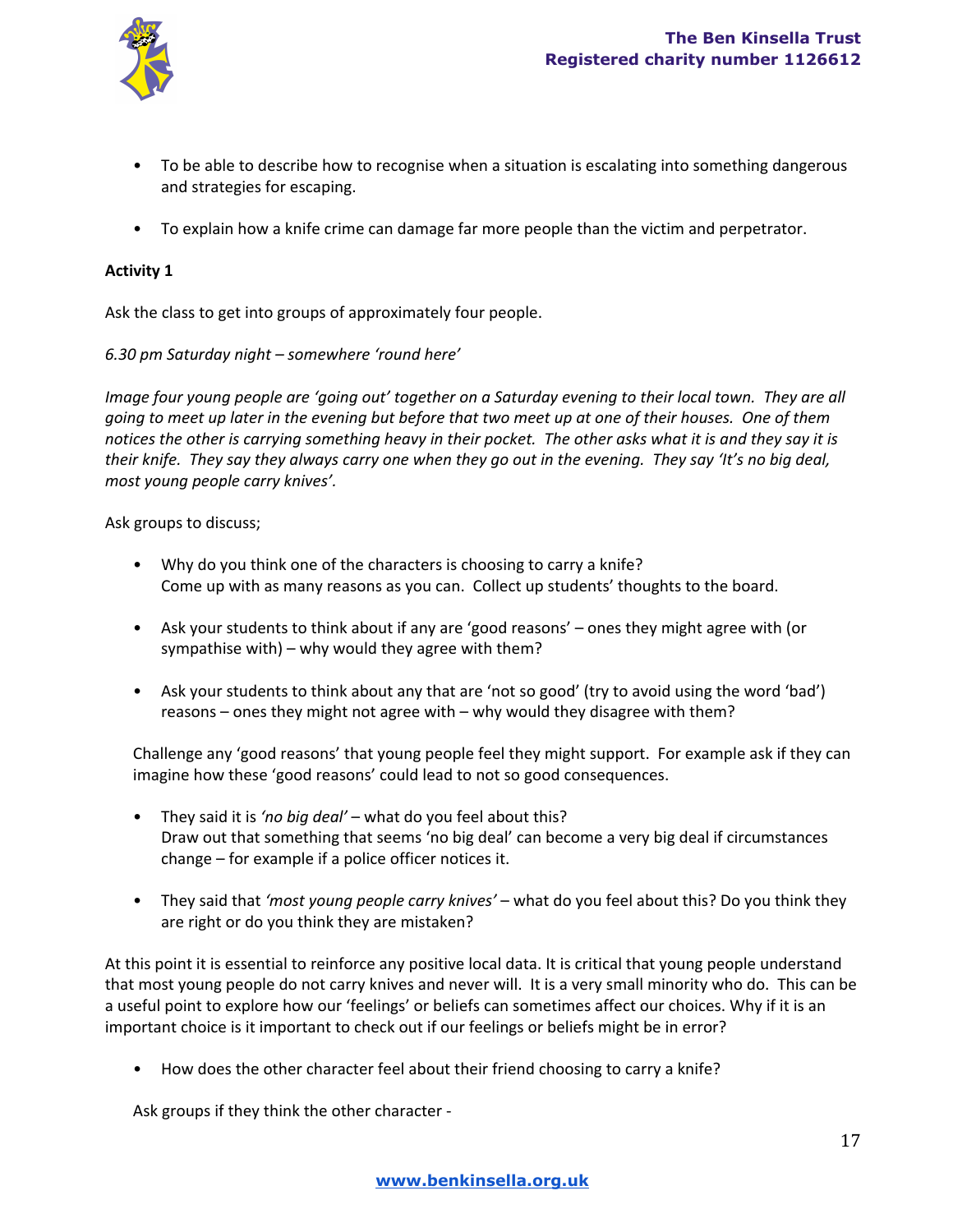

- will feel safer or more anxious with their friend carrying a knife? Explore why.
- will feel that it is *'nothing to do with them'*? Ask how it might become *'something to do with them'* if things go wrong later, how could they find themselves *'involved'*? (See 'Joint Enterprise' – Section 6 below)

Now ask groups to;

- Imagine the person who is *not* carrying a knife asks you what they should say or do what would you advise them? Do you think it would be easy to follow your advice? What might happen if they choose to ignore your advice? Which could be worse? Is the *'right choice'* the same as the *'easy choice'*?
- If you had the chance what would you say the person who is choosing to carry a knife?

Take a feedback from each group and discuss their thoughts as a whole class.

#### **Activity 2**

#### *8.15 pm Saturday night – somewhere 'round here'*

*As the two friends walk towards their destination they notice that two men outside are using metal* detectors to search some people before they go inside. Imagine just for this activity that the friend with the knife is male and the other person is his girlfriend. He says to her, 'Can you look after my knife for me? *They know me, but they won't search you. It will be alright, they never search the girls!'*

- Ask the class what they think about this.
- Is it acceptable to ask someone to do this? Is it fair?
- What is likely to happen if both are searched?
- If the girlfriend says *'The knife isn't mine, I was just asked to look after it by my boyfriend'* will this make any difference? (It won't.)
- *•* What is likely to happen next? (The police are likely to be called and both are likely to be arrested.)

How might a conviction for possession of a weapon affect their futures? (For example, their personal freedom; distressed parents and family members; their future careers?)

### **Activity 3**

# *8.30 pm Saturday night – somewhere 'round here'*

All four friends have now met up and have gone to the place where they usually spend Saturday evening. It is now getting dark and it has started to rain quite heavily outside. They all sit down together and spend *some time talking. Lots of other people are already there.*

*9.30 pm*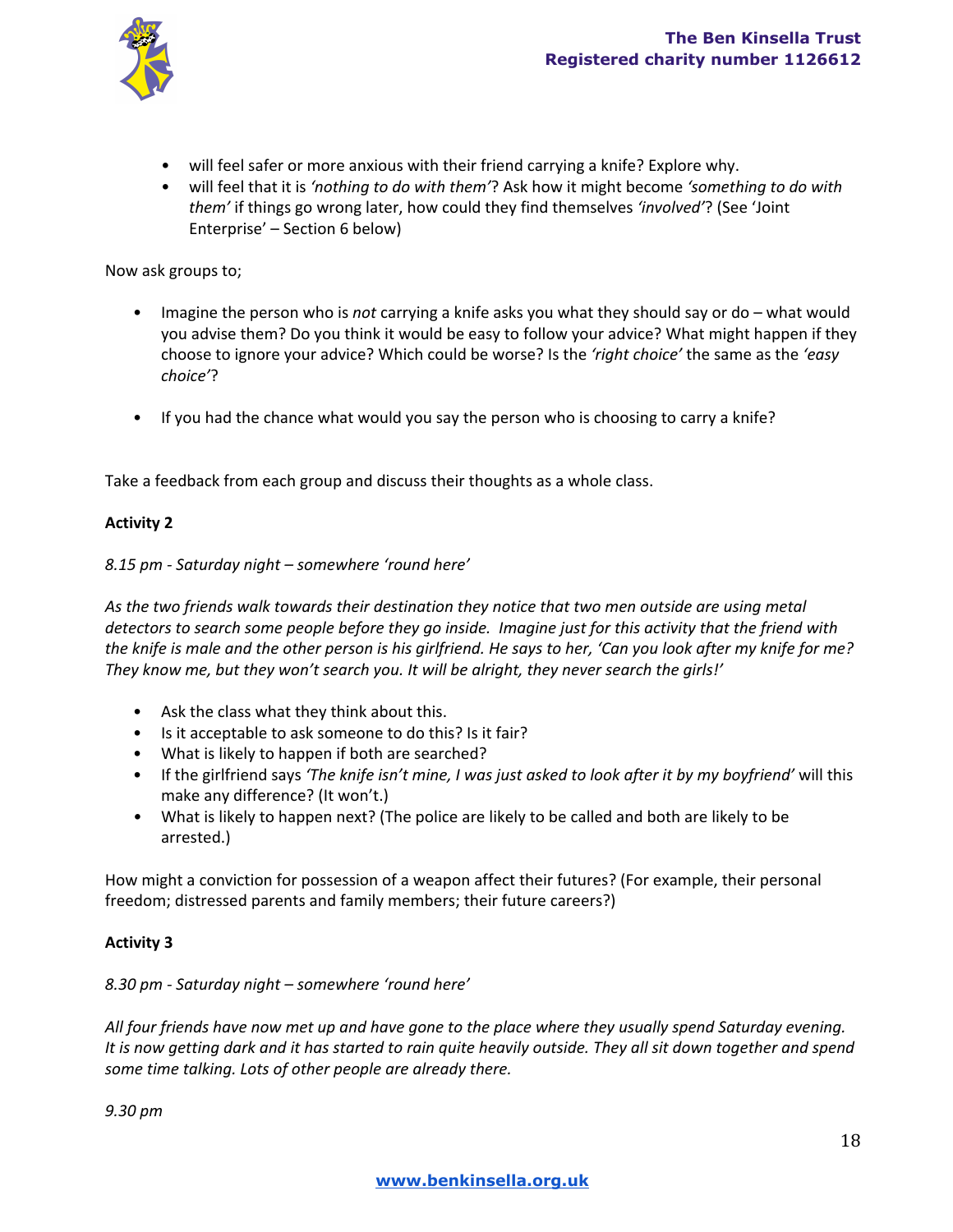

The friends notice a row seems to be breaking out nearby - voices are being raised and they seem to be *getting angrier. There seems to be some shouting and namecalling.*

The four friends talk about what is happening saying,

- *'I think we should leave'*
- *'Let's watch what happens'*
- *'Just ignore it'*
- *'We should we try to stop it'*
- *'We should get someone to stop it'*

Ask groups to

- Imagine you were there but invisible which voice or voices do you agree with?
- What else do you imagine the friends could be saying?
- How might the friends be feeling right now? (Might this be different from what they are saying? Why? Draw out that sometimes everyone can feel anxious but pretend to others everything is okay. This can make us feel we are the odd one out when in fact everyone feels the same.)
- Why might leaving be hard if one of their group wants to stay and watch what happens?
- Is one person's curiosity an acceptable reason to endanger their friends? Do we have a responsibility to protect our friends?
- What would they advise if some of the friends want to leave but others want to stay? Should they stick together or should those that want to leave do so?

### **Activity 4**

### *9.35 pm*

The four friends now notice that the people who are having a row are made up of two groups people a little older than them. One member of each group has moved closer together and they are now pushing *each other. Others from each group are standing behind them encouraging them and shouting at the other group.*

The four friends talk about what is happening saying,

- *'I think we should leave'*
- *'Let's watch what happens'*
- *'Just ignore it'*
- *'We should we try to stop it'*
- *'We should get someone to stop it'*
- *'I am feeling scared'*
- Imagine you are still there and invisible which voice or voices do you agree with. What else could they be saying?
- What do you imagine could happen next?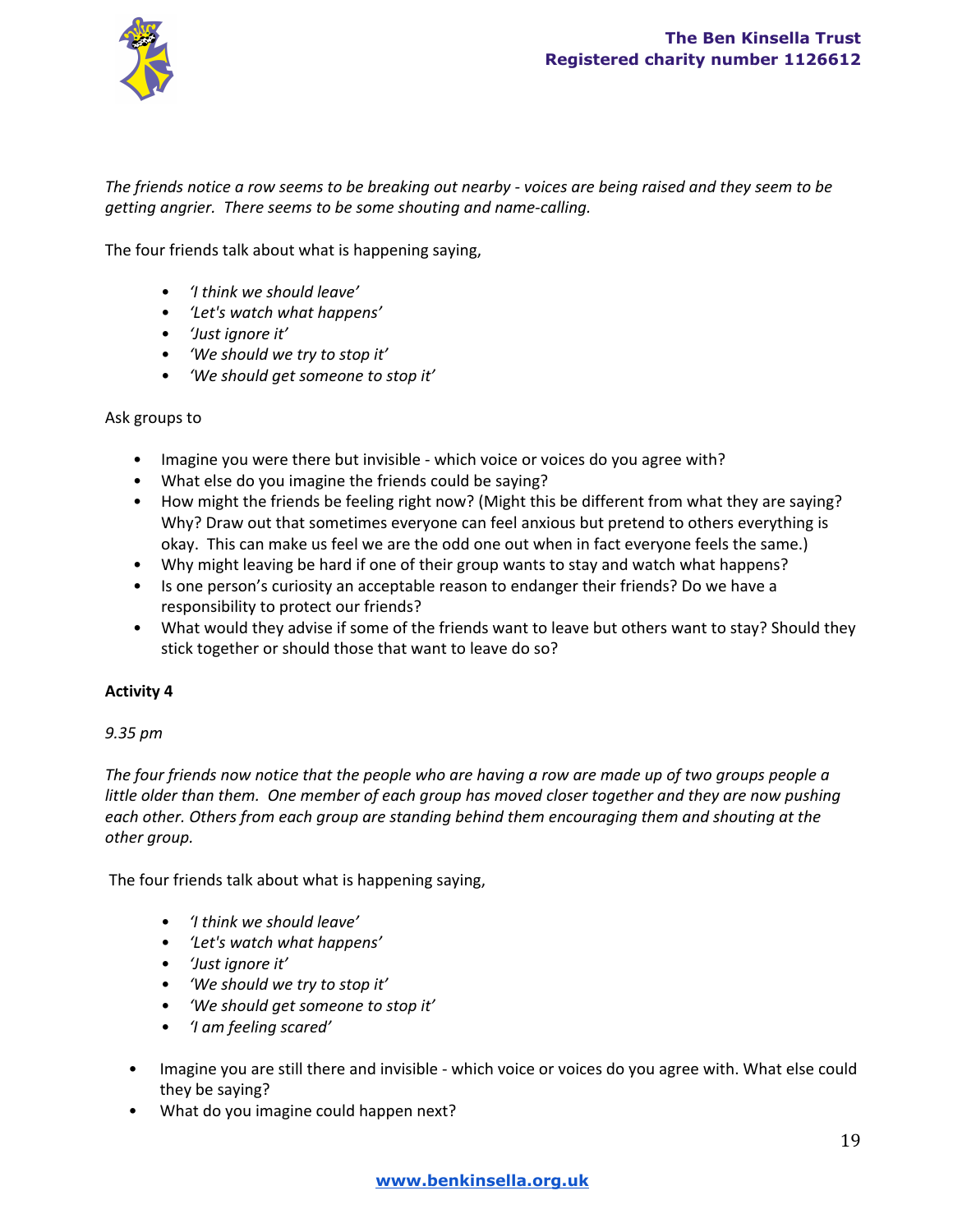

### **Activity 5**

### *9.36 pm*

Things are now moving quickly. One of the people who is pushing the other has now drawn a knife and is waving it around. The other is still shouting at him. Both groups are now screaming at one another and encouraging the two who are on the verge of fighting. It looks like the other person may be about to pull a *knife of his or her own.*

Again the four friends talk about what is happening saying,

- *'I think we should leave'*
- *'Let's watch what happens'*
- *'Just ignore it'*
- *'We should we try to stop it'*
- *'We should get someone to stop it'*
- *"This is frightening!'*
- Imagine you are still there and invisible which voice or voices do you agree with. What else could they be saying?
- What do you imagine could happen next?

### **Mini Lecture**

Explain to the pupils that this process is known as *'escalation'* and what is happening inside these people's' bodies is called a *'fight response'*.

A huge number of different chemicals are now pouring through the two people who may be about to fight (and that of groups who are encouraging them). Some parts of their brains will have 'shut down' and others parts will have taken over.

Their hearts will be beating quicker and their breathing will be more rapid. Chemicals that reduce pain are being released into their bloodstream (This is why people with serious injuries can still walk about unaware of how badly they have been hurt.)

They will almost certainly be experiencing 'tunnel vision' seeing only what is directly in front of them.

They will almost certainly be unable to think about the consequences of what they are doing, nor is it likely they will *'listen to reason'*. The 'frontal cortex', the area of their brains that helps them make good decisions is almost certainly being overtaken by other parts of their brain that focuses on fighting and survival. Their 'fight response' will be amplified if others are encouraging them. This is why after violent events people sometimes say *'I can't believe I did that, it wasn't like me'*

Emphasise that events can now escalate *very* quickly. This situation has become really dangerous if someone doesn't calm down something very serious could be about to happen.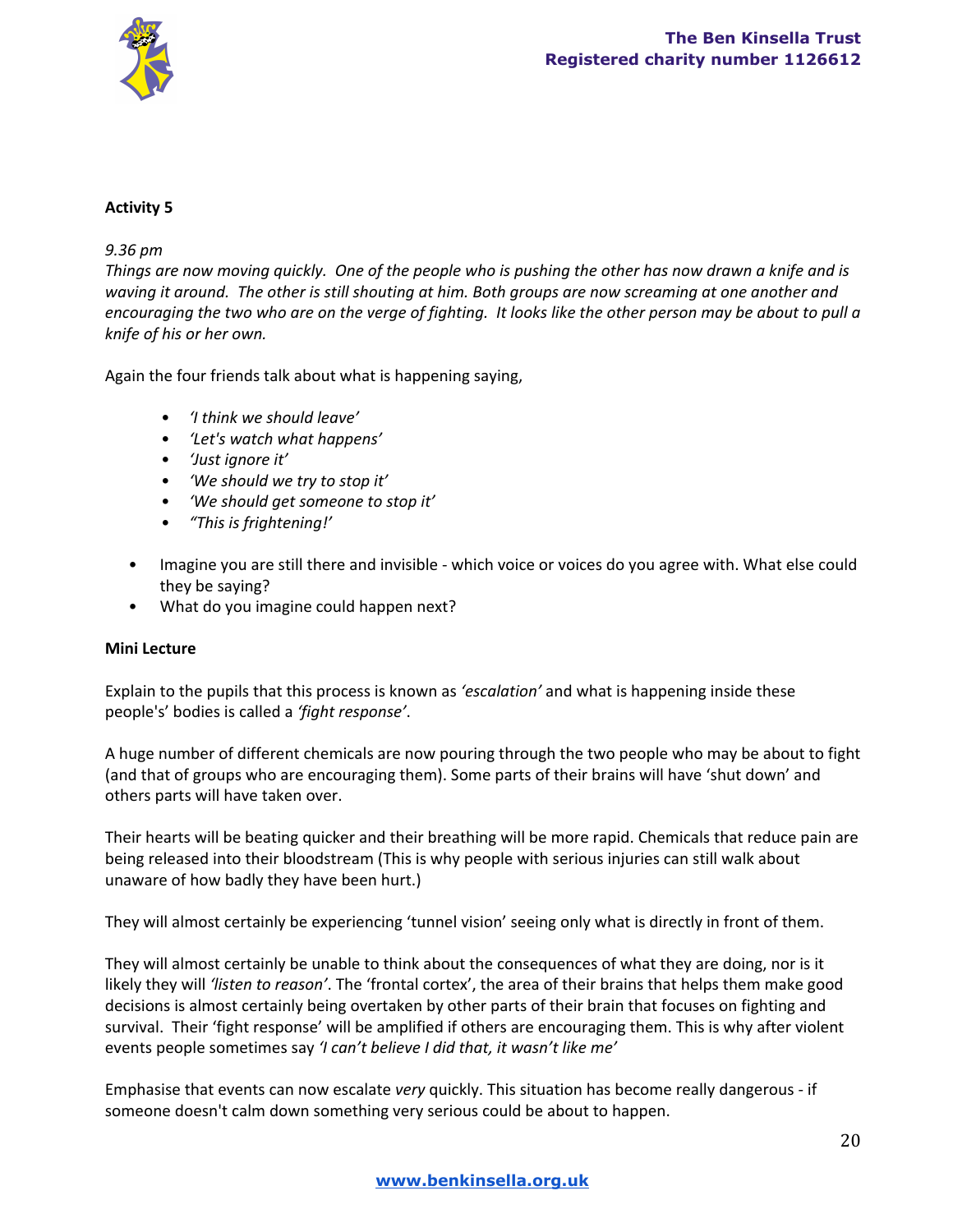

## **Activity 6**

### *9.36 and 30 seconds.*

*One of our four friends sees their own friend start to reach for their own knife.*

- What might happen if they pull out their own knife?
- Why might they feel the need to do this?
- Is this likely to make things better or worse?

### Now ask groups to

- Imagine you 'press an imaginary pause button and could talk to everyone involved right now what would you say?
- Imagine you could turn the clock back Is there any point where someone could have done something different that would have helped everyone to stay safe? (For example leaving the area as soon as trouble started.)

### **Optional activity.**

### *9.37 pm*

*There are the sound of police sirens and the reflection of blue flashing lights outside. Everyone rushes* towards the doors but police officers are now blocking the exits. They tell everyone to stand still. No one *will be allowed to leave until they have been searched. Police officers are watching everyone very carefully.*

### Ask groups to explore

- What might happen next?
- Who might be in trouble?
- Is something about to become a 'big deal'? (Knife carrying is punishable by up to 4 years in prison.)

### **Mini lecture**

Emphasise the following.

- Knives do not make us safer they make dangerous situations far more dangerous.
- Feeling *anxious* or *scared* is our brain's way of telling us something is wrong; (being *frightened* is our brain's way of telling us something is *really* wrong) and we need to act quickly. These are great feelings and we should pay attention to it!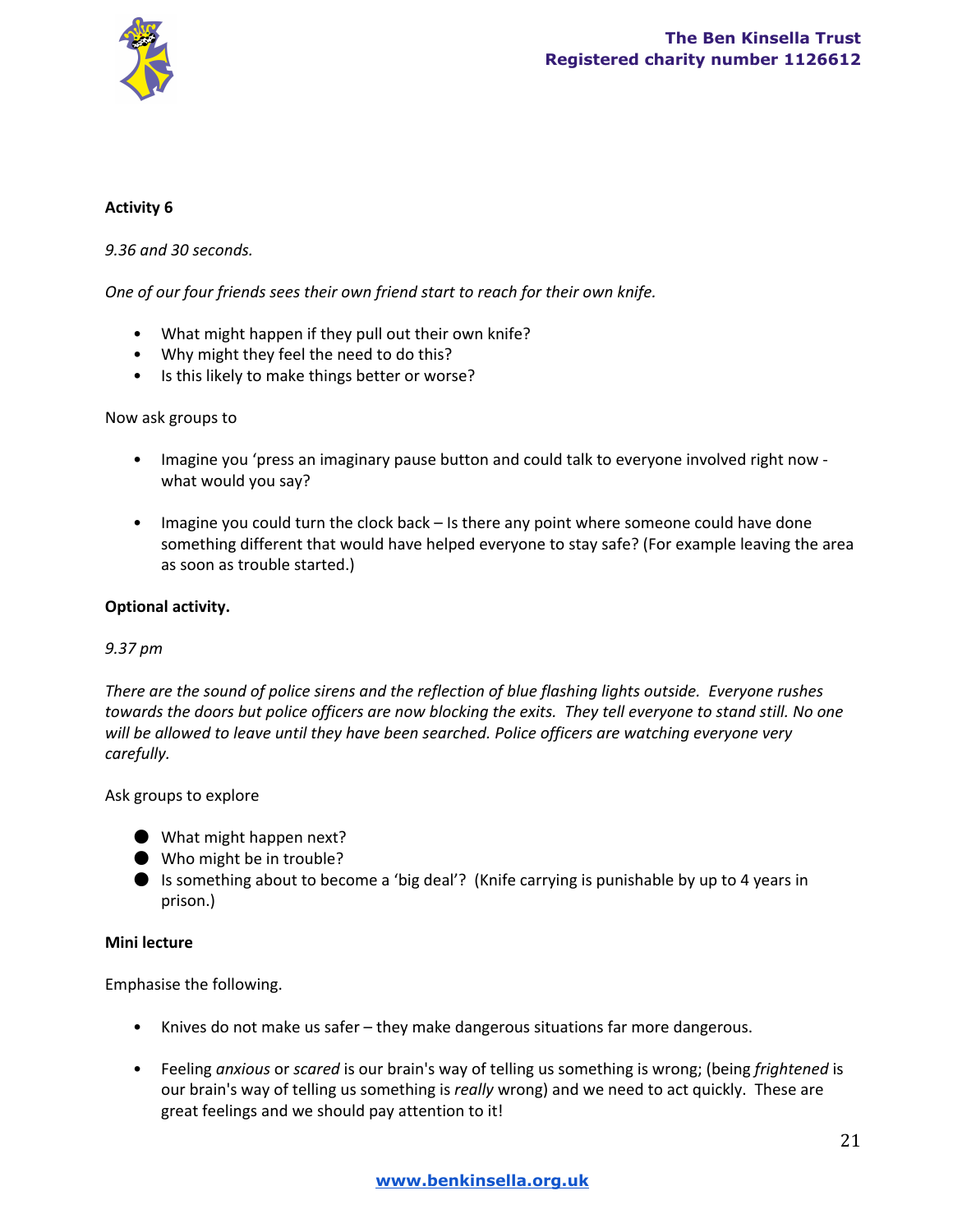

- Ignore any temptation to wait and see what happens or to 'hang around' where a fight may be starting.
- When 'trouble' starts events can escalate very quickly. Whilst it may be easy to escape from a situation when trouble first begins it can become increasingly difficult as 'trouble' escalates.
- Always leave as soon as trouble starts and if necessary phone the police for help *after* you have left.
- Because a fight can continue or restart outside of a building or in the street once you have left the immediate situation get as far away as you can by leaving the area. Ideally leave together but if necessary protect yourself by leaving and getting far away. Do not be tempted to go back and see what has happened.
- Do not try to get involved it is unlikely people you do not know will listen to you and if they are already angry even less so. You are more likely to become another target for their anger.
- Add any additional legal information not already covered from Section 6.

#### **Plenary and assessment.**

Invite pairs to discuss

- What do I know now about carrying knives that I didn't know before?
- If I noticed a friend of mine was carrying a knife or told me they were thinking about carrying a knife I am confident I would know what to say and do.
- I am confident I have an accurate understanding of how many young people actually carry knives in my community.
- I understand the personal and legal consequences of carrying knives.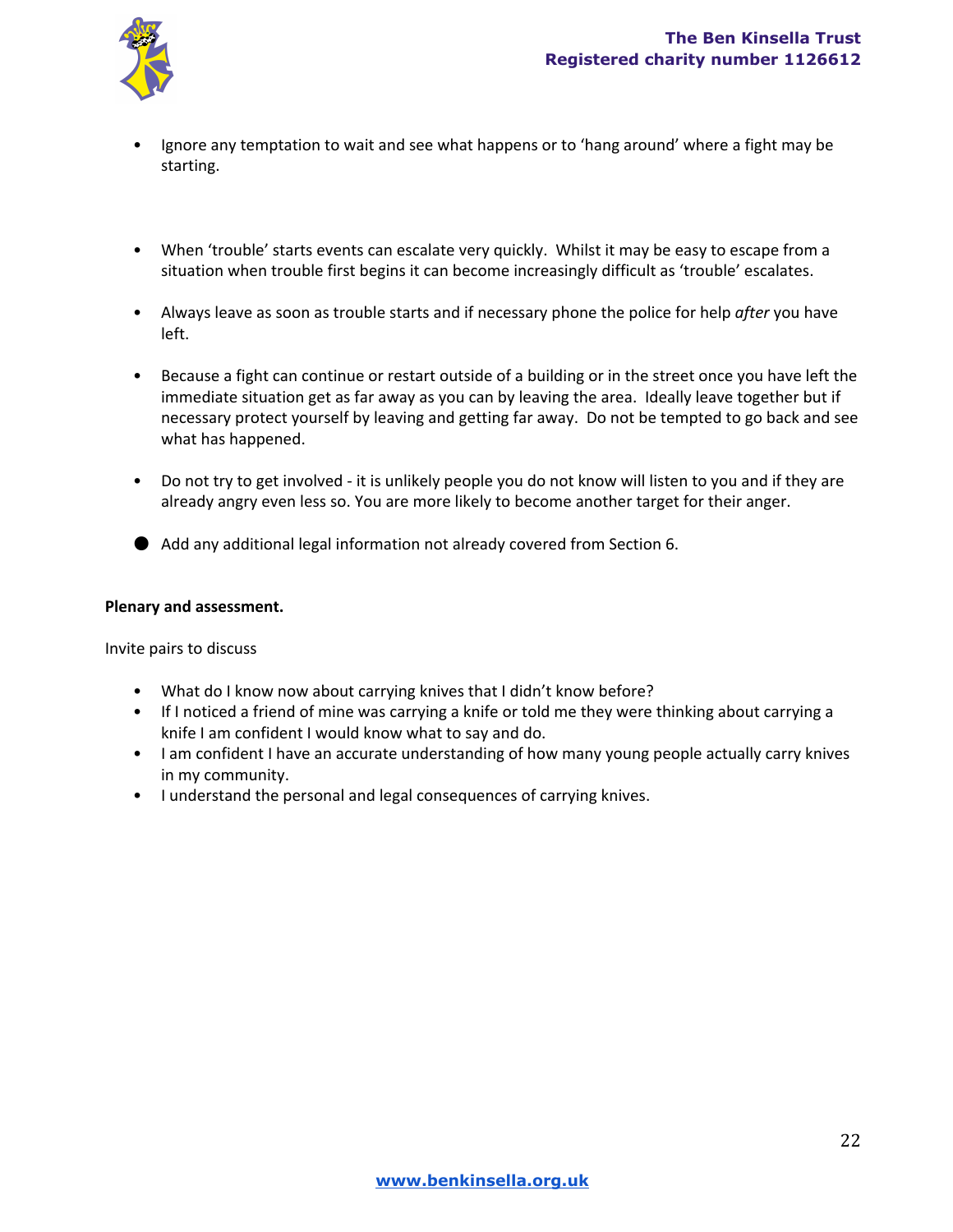

### **Section 5 Who can help pupils if they have concerns about knives or other weapons**

- Teachers and any other school staff that you trust
- Family, youth workers, sports/out of school activity coaches or tutors
- The police
- Childline 0800 1111
- Get Connected
- Coramvoice.org.uk
- Talksafe.org.uk (London based)

There are different support services depending on your area - Google advice and helplines for children in your area to come up with a more targeted result.

If you are nervous about approaching any of these people alone then ask a friend that you trust to go along to be with you or when you make a call.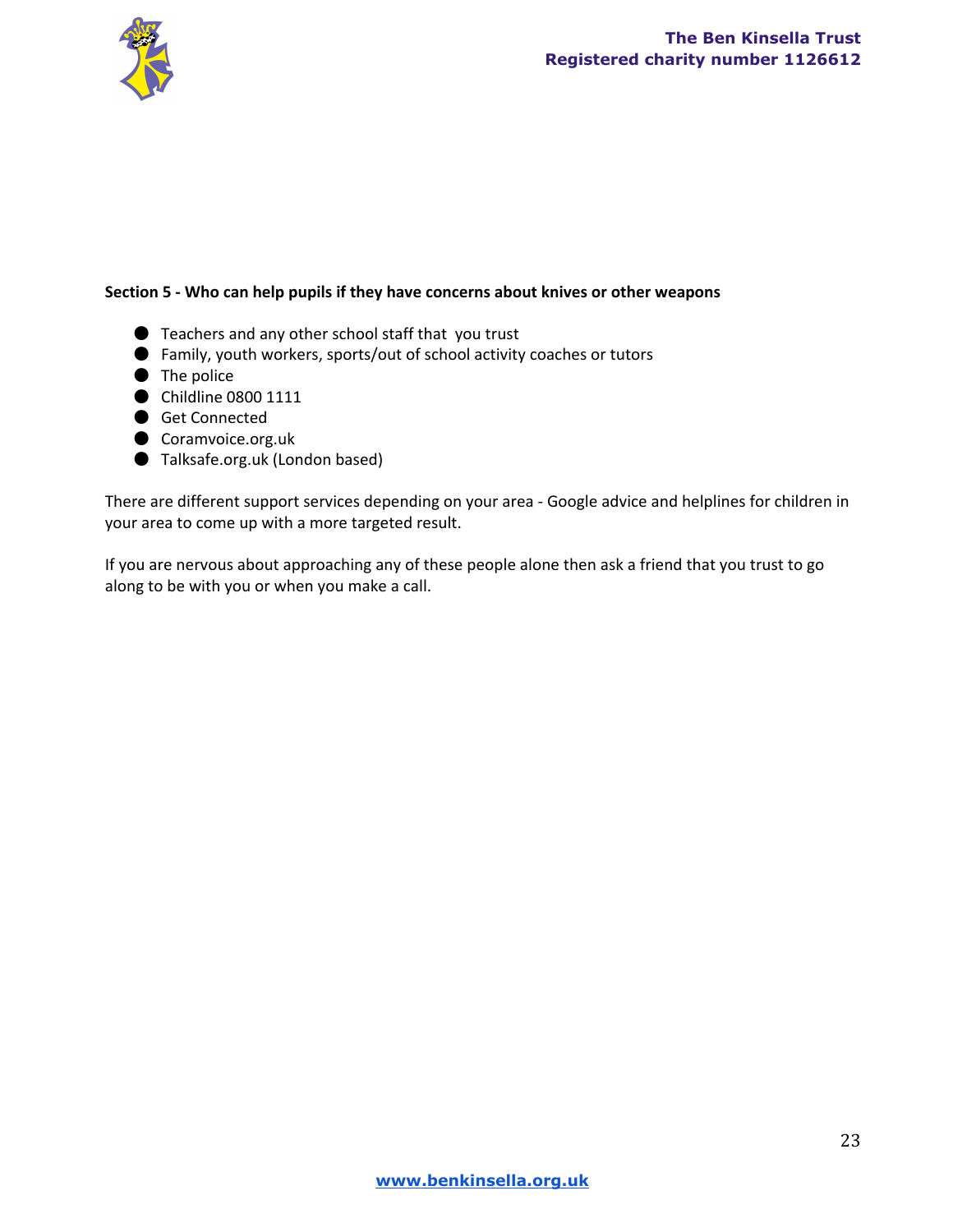

### **Section 6 Knives and the law – a briefing for teachers.**

As of April 2016 these are the laws surrounding knife crime that could affect your students. Please note this list is not exhaustive and there are often many other factors and laws taken into account if a crime using an offensive weapon takes place including GBH, ABH, Robbery, Theft etc.

Ensure pupils have been told;

- $\bullet$  You can be stopped and searched by the police if you are 10 or over if they have reasonable grounds to suspect you are carrying a knife, offensive weapon or drugs or are a danger to yourself or others.
- Teachers can search you if they also have intelligence (information) that you are carrying a knife and if you resist the search they can use reasonable force if they believe you could cause harm to yourself or others.
- $\bullet$  If you are caught carrying a knife (even if you have never used it) you can go to prison for up to 4 years.
- If you kill someone using a knife you will get a minimum sentence of 25 years.
- If you are with someone that uses a knife you can be convicted under the doctrine of "Joint enterprise."

This law does not just apply to knife crime but any offence where more than one person is involved:

- Joint enterprise is a powerful prosecuting tool applied so that more than one person often a group can be charged with the same crime if it can be proved that they were in some way "in it together". It applies even though the suspects may have played different parts in the alleged offence.
- Criminal law generally only holds offenders liable for their own actions but, under the doctrine of joint enterprise, a person may be found guilty for another person's crime. Simple association or accidental presence during a crime is insufficient for a charge under joint enterprise.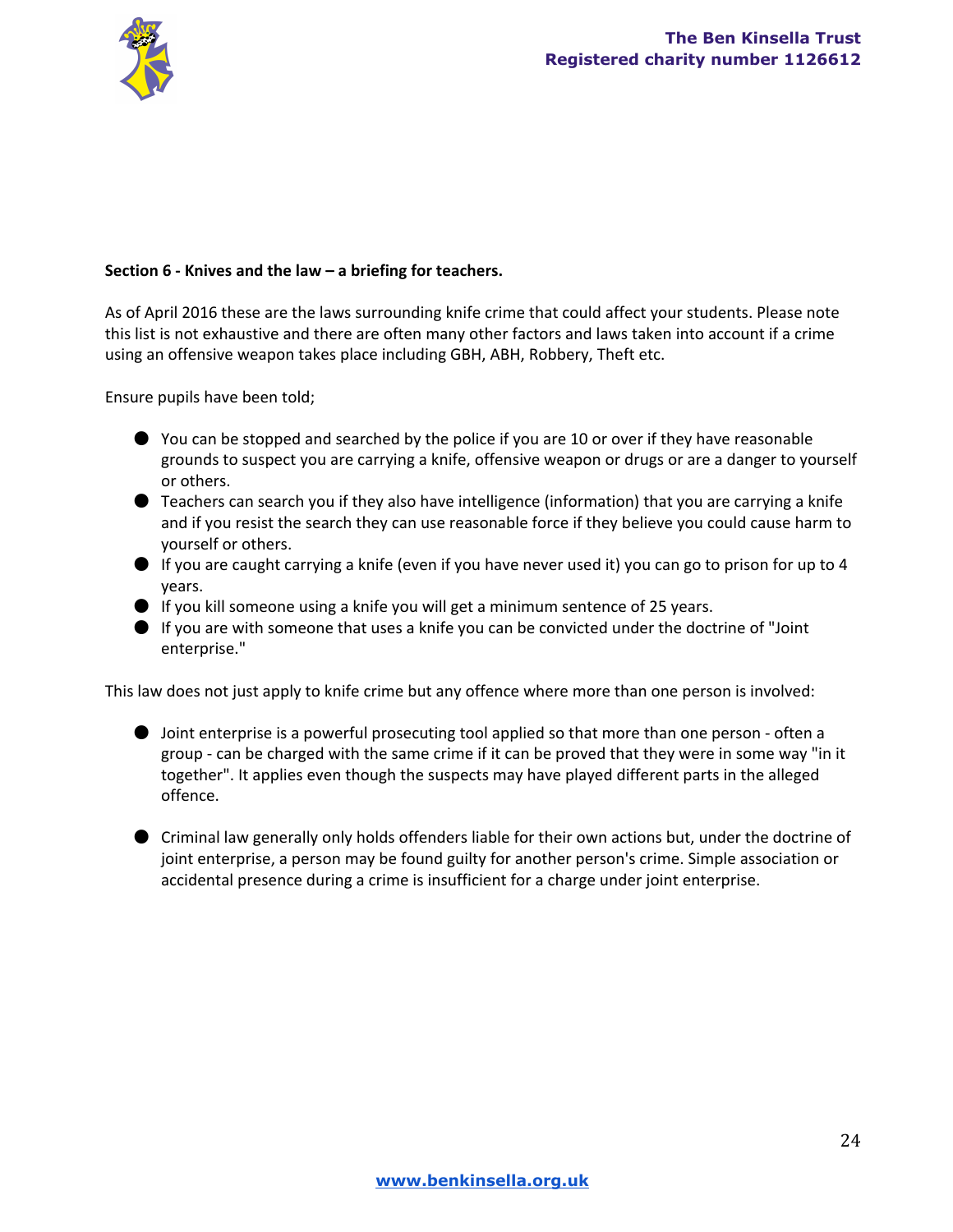

## **Appendix – Exploring 'disrespect'.**

'Disrespect' in adolescence is a very complex issue and the following questions are only intended as one possible route into this. It is unlikely that a single lesson can do more than offer an opportunity to bring this issue into the open for exploration.

It is essential to 'know your class' and understand your community before exploring 'disrespect'. With limited time it can be easy to inadvertently provide a platform for a minority of young people to 'champion' or reinforce the importance of protecting their right to respect regardless of the cost to themselves or others.

Brain imaging shows teens and adults tend to process facial expressions differently leaving adolescent brains vulnerable to misinterpreting others facial expressions. This is compounded as adolescents mostly use the amygdala to process their subsequent feelings, two small almond shaped regions that guides instinctual or "gut" reactions, while the adults rely on the frontal cortex, which governs reason and planning.

As the teens get older, the center of this activity gradually moves to the frontal cortex and away from the amygdala. We might interpret this being able to have a more 'mature response' to issues such as 'disrespect' even if it was actually intended. A key role of PSHE education is providing the learning and opportunities necessary to help young people through their neural development.

## **Activity**

After Ben died one the perpetrators said they had felt 'disrespected'.

Ask groups to discuss

- What they might have meant by this?
- Does it matter if we feel 'disrespected'?
- What sort of things might make someone feel they have been 'disrespected'?
- How might the presence of friends or other peers influence the behaviour of people who believe they have been 'disrespected'? Is it easier to walk away if we are on our own?
- How might people *'misread'* others language or behaviour for 'disrespect' could people *'read it wrong'*? (For example *'They gave me a look'* could easily be misinterpreted.)

This can be an opportunity for a 'mini lecture' explaining how young people's' brains undergo huge changes and the vulnerabilities this can bring. There is nothing 'wrong' with their brains they are undergoing a period of development.